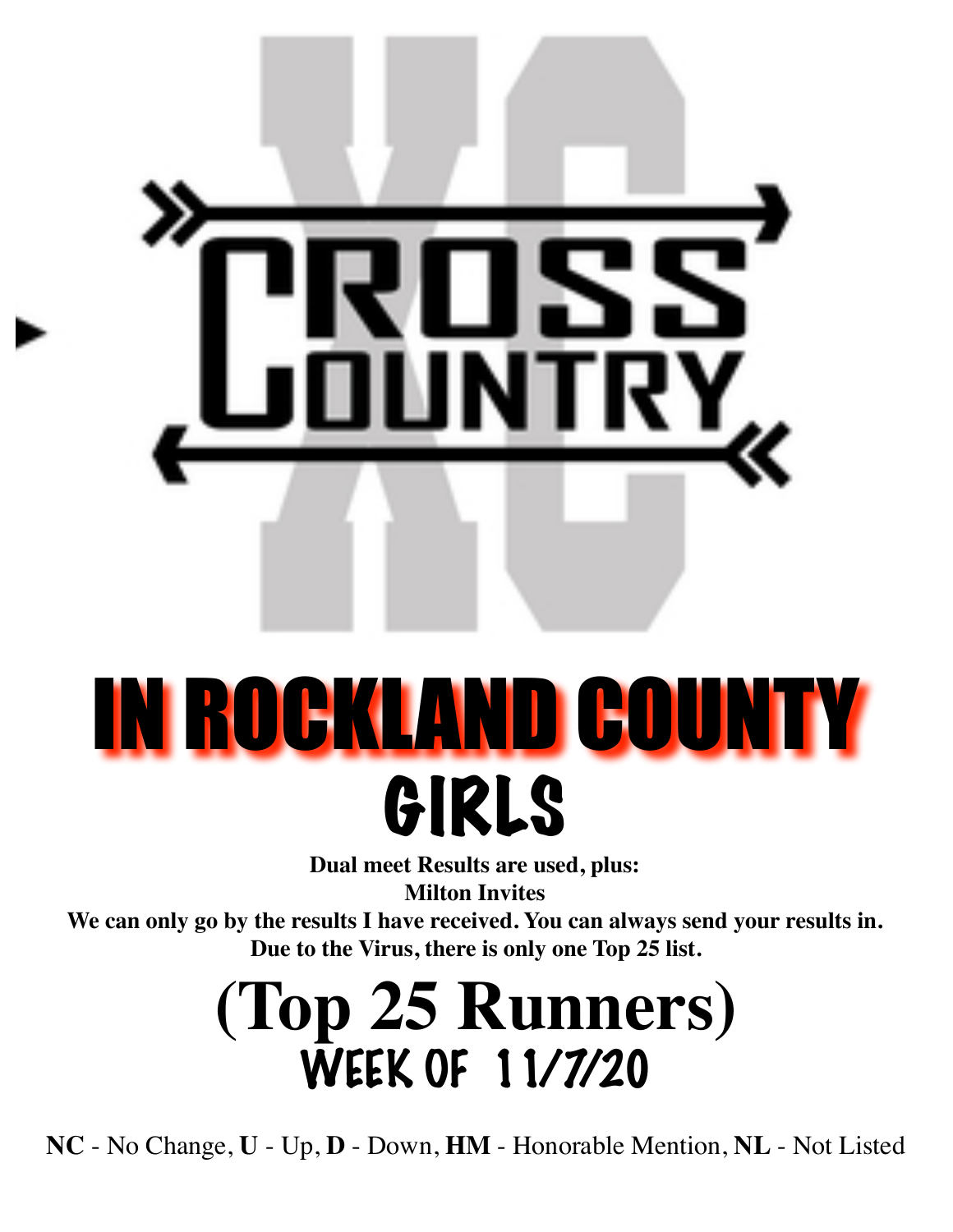# (1) Una Boylan (PR) JR

### **Weeks in top 25: Dual Meet Results (He Beat):**

**10/13/20 Did Not Run, 10/20/20 Did Not Run, 10/27/20 Did Not Run, 11/3/20 Did Not Run** 

| Date     | <b>Meet</b>                           | Dist.     | Race/Pl. Time      |         | <b>Place</b>          |
|----------|---------------------------------------|-----------|--------------------|---------|-----------------------|
| 10/13/20 | Dual Meet (NR, CS, PR)                | 3M        |                    |         | PRMS, NY              |
| 10/17/20 | <b>Milton Invite #1</b>               | 5K        |                    |         | Milton, NY            |
| 10/20/20 | Dual Meet (PR, TZ, AM)                | 2.5       |                    |         | <b>Tappan Zee, NY</b> |
| 10/24/20 | <b>Milton Invite #2</b>               | 5K        | V <sub>2</sub> 1st | 19:42.6 | <b>Milton, NY</b>     |
| 10/27/20 | Dual Meet (SUFF, NY, PR)              | 3M        |                    |         | PRMS, NY              |
| 10/31/20 | <b>Section 1 League Championships</b> | <b>5K</b> | L.31st             | 19:06.7 | <b>Milton, NY</b>     |
| 11/3/20  | Dual Meet (CN, PR, NAN)               | <b>5K</b> |                    |         | Nanuet HS, NY         |
| 11/7/20  | <b>Milton Invite #3</b>               | <b>5K</b> | <b>V.1 1st</b>     | 18:49.7 | <b>Milton, NY</b>     |
| 11/14/20 | <b>Milton Invite #4</b>               | 5K        | $V2$ 2nd           | 18:40.2 | <b>Milton, NY</b>     |
| 11/22/20 | <b>Section One Regionals</b>          | 5K        | <b>V.</b> 1st      | 18:09.0 | <b>Milton, NY</b>     |
| 11/28/20 | <b>Northeast XC Championships</b>     | <b>5k</b> |                    |         | <b>Montgomery, NY</b> |
|          |                                       |           |                    |         |                       |
|          |                                       |           |                    |         |                       |
|          |                                       |           |                    |         |                       |

(2) Jade Pazmino (NR) JR

### **Weeks in top 25: Dual Meet Results (He Beat):**

**10/13/20 Did Not Run, 10/20/20 Catherine McCaffery (SUF), Maya Ascher (CN), 10/27/20 Did Not Run, 11/3/20 Sofia Fenton (NY), Marcelle Seckin (TZ),** 

| 10/13/20<br>PRMS, NY<br>5K<br>Dual Meet (NR, CS, PR)<br>10/17/20<br><b>5K</b><br><b>Milton Invite #1</b><br><b>Milton, NY</b>                                                                                                                                                                                                                                                                                                                                                                                                                                                                                                                                                                                              | Date     | <b>Meet</b>              |     | Dist. Race/Pl. Time |         | <b>Place</b>          |
|----------------------------------------------------------------------------------------------------------------------------------------------------------------------------------------------------------------------------------------------------------------------------------------------------------------------------------------------------------------------------------------------------------------------------------------------------------------------------------------------------------------------------------------------------------------------------------------------------------------------------------------------------------------------------------------------------------------------------|----------|--------------------------|-----|---------------------|---------|-----------------------|
| 2nd<br><b>5K</b><br>10/24/20<br><b>Milton Invite #2</b><br>19:52.1<br><b>Milton, NY</b><br><b>V.4 3rd</b><br>10/27/20<br>Dual Meet (NR, NAN, AM)<br>5K<br>Nanuet HS, NY<br>10/31/20<br><b>5K</b><br><b>Section 1 League Championships</b><br><b>Milton, NY</b><br>11/3/20<br>Dual Meet (NR, TZ, NY)<br>19:40.0<br><b>Nyack HS, NY</b><br>5K<br>4th<br><b>5K</b><br>11/7/20<br><b>Milton Invite #3</b><br><b>V.3 3rd</b><br>19:20.0<br>Milton, NY<br>11/14/20<br><b>Milton Invite #4</b><br>V.14th<br>19:14.7<br>5k<br><b>Milton, NY</b><br>5K<br>11/22/20<br>V. 2nd<br>18:53.7<br><b>Milton, NY</b><br><b>Section One Regionals</b><br>11/28/20<br><b>Northeast XC Championships</b><br><b>5K</b><br><b>Montgomery, NY</b> | 10/20/20 | Dual Meet (NR, CN, SUFF) | 2.5 |                     | 15:58.1 | <b>Suffern HS, NY</b> |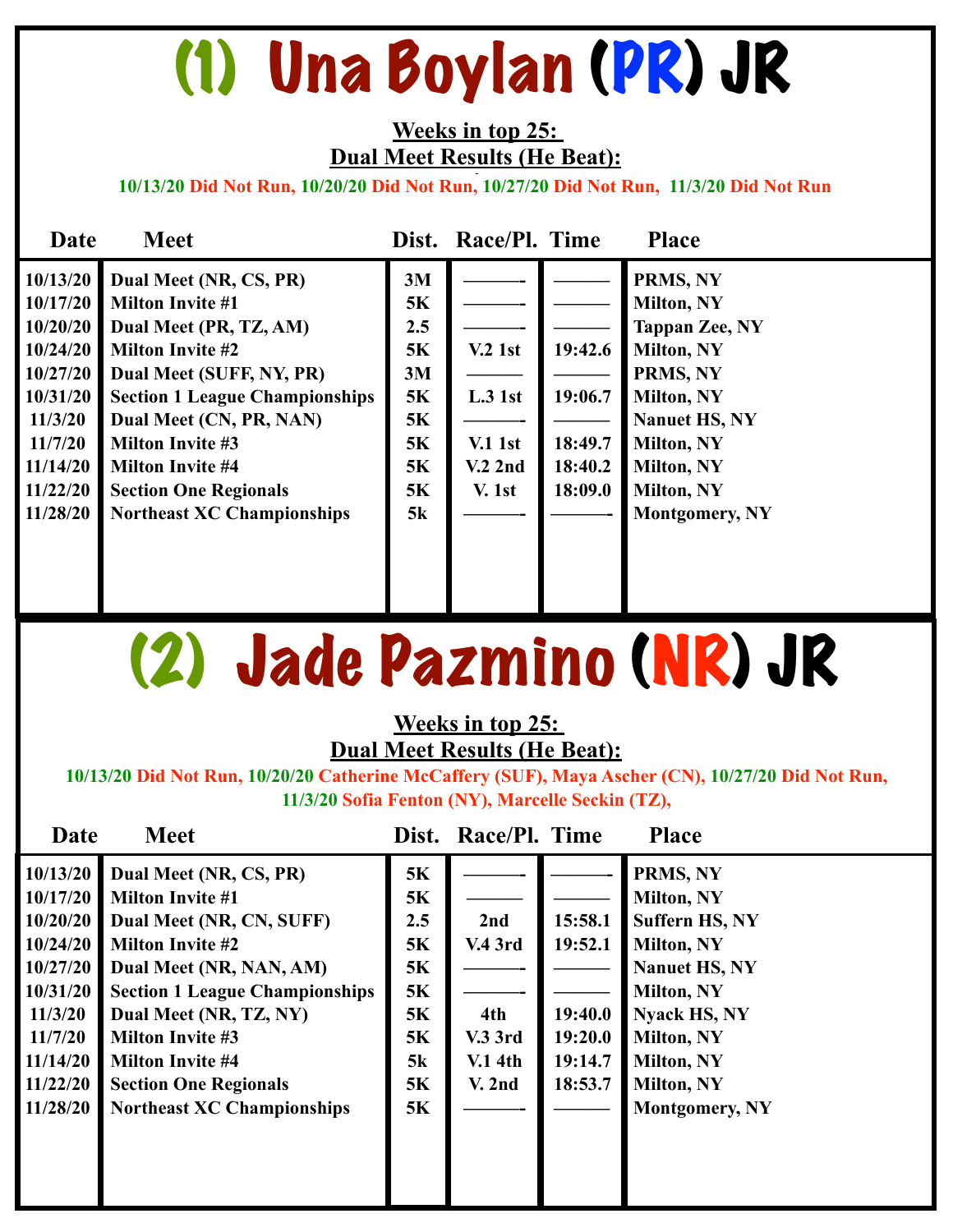### (3) Niamh Durcan (PR) SR

### **Weeks in top 25: Dual Meet Results (He Beat):**

**10/13/20 Did Not Run, 10/20/20 Did Not Run, 10/27/20 Did Not Run, 11/3/20 Did Not Run** 

| Date                                                                                       | <b>Meet</b>                                                                                                                                                                                                                       |                                                                    | Dist. Race/Pl. Time       |                    | <b>Place</b>                                                                                                                                              |
|--------------------------------------------------------------------------------------------|-----------------------------------------------------------------------------------------------------------------------------------------------------------------------------------------------------------------------------------|--------------------------------------------------------------------|---------------------------|--------------------|-----------------------------------------------------------------------------------------------------------------------------------------------------------|
| 10/13/20<br>10/17/20<br>10/20/20<br>10/24/20<br>10/27/20<br>10/31/20<br>11/3/20<br>11/7/20 | Dual Meet (NR, CS, PR)<br><b>Milton Invite #1</b><br>Dual Meet (PR, TZ, AM)<br><b>Milton Invite #2</b><br>Dual Meet (SUFF, NY, PR)<br><b>Section 1 League Championships</b><br>Dual Meet (CN, PR, NAN)<br><b>Milton Invite #3</b> | 3M<br><b>5K</b><br>2.5<br><b>5K</b><br>3M<br>5K<br>5K<br><b>5K</b> | <b>V.2 3rd</b><br>L.3 3rd | 20:19.2<br>19:49.3 | PRMS, NY<br><b>Milton, NY</b><br><b>Tappan Zee, NY</b><br><b>Milton, NY</b><br>PRMS, NY<br><b>Milton, NY</b><br><b>Nanuet HS, NY</b><br><b>Milton, NY</b> |
| 11/14/20<br>11/22/20<br>11/28/20                                                           | <b>Milton Invite #4</b><br><b>Section One Regionals</b><br><b>Northeast XC Championships</b>                                                                                                                                      | <b>5K</b><br>5K<br><b>5K</b>                                       | $V2$ 4th<br>V. 3rd        | 18:40.2<br>19:00.2 | <b>Milton, NY</b><br><b>Milton, NY</b><br><b>Montgomery, NY</b>                                                                                           |

# (4) Grace Gregory (AM) SR

### **Weeks in top 25:**

### **Dual Meet Results (He Beat):**

**10/13/20 Marcella Seckin (NY), 10/20/20 Julia Fears (TZ), 10/27/20 Nicole Mackin (NAN), 11/3/20 Did Not Run** 

| Date     | <b>Meet</b>                           | Dist.     | Race/Pl. Time |         | <b>Place</b>                |
|----------|---------------------------------------|-----------|---------------|---------|-----------------------------|
| 10/13/20 | <b>Dual Meet</b>                      | <b>5K</b> | 1st           | 21:09.0 | <b>Nyack HS, NY</b>         |
| 10/17/20 | <b>Milton Invite #1</b>               | <b>5K</b> | $V1$ 2nd      | 20:09.6 | <b>Milton, NY</b>           |
| 10/20/20 | Dual Meet (TZ, AM)                    | 2.5       | 1st           | 16:24.0 | <b>Tappan Zee HS, NY</b>    |
| 10/24/20 | <b>Milton Invite #2</b>               | 5K        | $V2$ 2nd      | 20:05.0 | <b>Milton, NY</b>           |
| 10/28/20 | Dua Meet (AM, NAN)                    | <b>5K</b> | 1st           | 21:20.0 | Nanuet HS, NY               |
| 10/31/20 | <b>Section 1 League Championships</b> | <b>5K</b> | L.32nd        | 19:28.1 | <b>Milton, NY</b>           |
| 11/3/20  | Dual Meet (SUFF, CS, AM)              | 5K        |               |         | <b>Clarkstown South, NY</b> |
| 11/7/20  | <b>Milton Invite #3</b>               | <b>5K</b> | $V2$ 4th      | 20:19.0 | <b>Milton, NY</b>           |
| 11/14/20 | <b>Milton Invite #4</b>               | <b>5K</b> | $V.3$ 2nd     | 19:28.8 | <b>Milton, NY</b>           |
| 11/22/20 | <b>Section One Regionals</b>          | 5K        | <b>V.</b> 4th | 19:08.4 | <b>Milton, NY</b>           |
| 11/28/20 | <b>Northeast XC Championships</b>     | <b>5K</b> |               |         | <b>Montgomery, NY</b>       |
|          |                                       |           |               |         |                             |
|          |                                       |           |               |         |                             |
|          |                                       |           |               |         |                             |
|          |                                       |           |               |         |                             |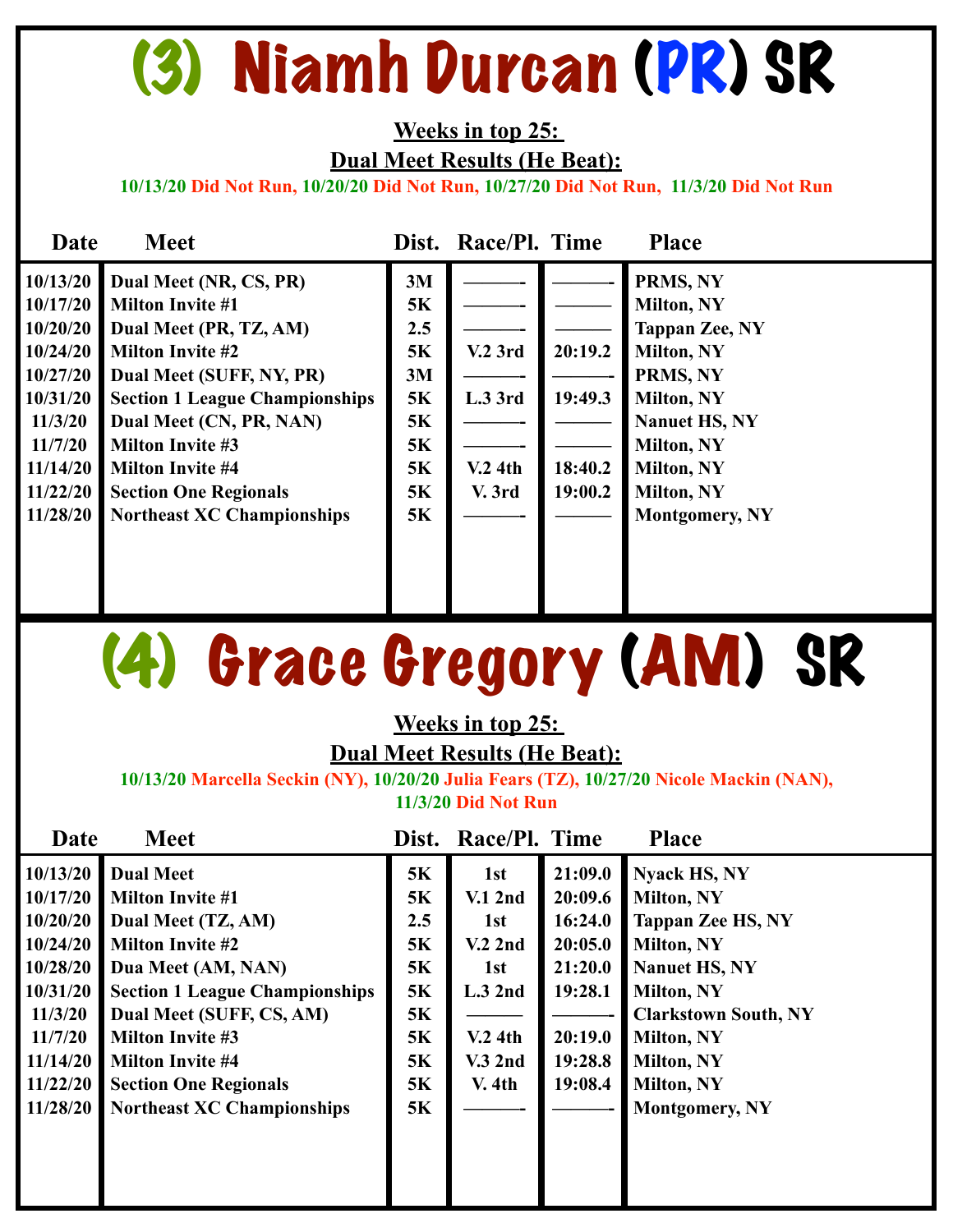### (5) G. Dellamedaglia (NR) JR

### **Weeks in top 25:**

**Dual Meet Results (He Beat):** 

**10/13/20 Did Not Run, 10/20/20 Cathrrine McCaffery (SUF),Maya Ascher (CN), 10/27/20 Did Not Run, 11/3/20 Jade Pazmino (TZ), Sofia Fenton (NY)** 

| Date     | <b>Meet</b>                           | Dist. | Race/Pl. Time      |         | <b>Place</b>          |
|----------|---------------------------------------|-------|--------------------|---------|-----------------------|
| 10/13/20 | Dual Meet (NR, CS, PR)                |       |                    |         | PRMS, NY              |
| 10/17/20 | <b>Milton Invite #1</b>               | 5K    |                    |         | <b>Milton, NY</b>     |
| 10/20/20 | Dual Meet (NR, CN, SUFF)              | 2.5   | 3rd                | 15:58.4 | <b>Suffern HS, NY</b> |
| 10/24/20 | <b>Milton Invite #2</b>               | 5K    | <b>V.4 1st</b>     | 19:47.1 | <b>Milton, NY</b>     |
| 10/27/20 | Dual Meet (NR, NAN, AM)               |       |                    |         | <b>Nanuet HS, NY</b>  |
| 10/31/20 | <b>Section 1 League Championships</b> | 5K    |                    |         | <b>Milton, NY</b>     |
| 11/3/20  | Dual Meet (NR, TZ, NY)                | 5K    | 2nd                | 19:33.0 | <b>Nyack HS, NY</b>   |
| 11/7/20  | <b>Milton Invite #3</b>               | 5K    | <b>V.3 4th</b>     | 19:31.0 | <b>Milton, NY</b>     |
| 11/14/20 | <b>Milton Invite #4</b>               | 5K    | <b>V.1 3rd</b>     | 19:13.1 | <b>Milton, NY</b>     |
| 11/22/20 | <b>Section One Regionals</b>          | 5K    | V. 5 <sub>th</sub> | 19:10.6 | <b>Milton, NY</b>     |
| 11/28/20 | <b>Northeast XC Championships</b>     | 5K    |                    |         | <b>Montgomery, NY</b> |
|          |                                       |       |                    |         |                       |
|          |                                       |       |                    |         |                       |
|          |                                       |       |                    |         |                       |

### (6) Kristen Gazzara (PR) 8TH

### **Weeks in top 25:**

**Dual Meet Results (He Beat):** 

**10/13/20 Did Not Run, 10/20/20 Did Not Run, 10/27/20 Did Not Run, 11/3/20 Did Not Run** 

| Date                                                                                                               | <b>Meet</b>                                                                                                                                                                                                                                                                                  |                                                             | Dist. Race/Pl. Time                                             |                                                     | <b>Place</b>                                                                                                                                                                                                  |
|--------------------------------------------------------------------------------------------------------------------|----------------------------------------------------------------------------------------------------------------------------------------------------------------------------------------------------------------------------------------------------------------------------------------------|-------------------------------------------------------------|-----------------------------------------------------------------|-----------------------------------------------------|---------------------------------------------------------------------------------------------------------------------------------------------------------------------------------------------------------------|
| 10/13/20<br>10/17/20<br>10/20/20<br>10/24/20<br>10/27/20<br>10/31/20<br>11/3/20<br>11/7/20<br>11/11/20<br>11/14/20 | Dual Meet (NR, CS, PR)<br><b>Milton Invite #1</b><br>Dual Meet (PR, TZ, AM)<br><b>Milton Invite #2</b><br>Dual Meet (SUFF, NY, PR)<br><b>Section 1 League Championships</b><br>Dual Meet CN, PR, NAN)<br><b>Milton Invite #3</b><br>R.R.M. Freshman Championships<br><b>Milton Invite #4</b> | 3M<br>5K<br>2.5<br>1.5<br>3M<br>5K<br>5K<br>5K<br>1.5<br>5K | Fr. 3rd<br>$L.3$ 5th<br><b>V.1 8th</b><br>3rd<br><b>V.2 6th</b> | 10:00.2<br>20:21.0<br>20:39.4<br>10:48.0<br>19:37.4 | PRMS, NY<br><b>Milton, NY</b><br><b>Tappan Zee, NY</b><br><b>Milton, NY</b><br>PRMS, NY<br><b>Milton, NY</b><br><b>Nanuet HS, NY</b><br><b>Milton, NY</b><br><b>Clarkstown South, NY</b><br><b>Milton, NY</b> |
| 11/22/20<br>11/28/20                                                                                               | <b>Section One Regionals</b><br><b>Northeast XC Championships</b>                                                                                                                                                                                                                            | 5K<br>5K                                                    | <b>V.</b> 6th                                                   | 19:14.7                                             | <b>Milton, NY</b><br><b>Montgomery, NY</b>                                                                                                                                                                    |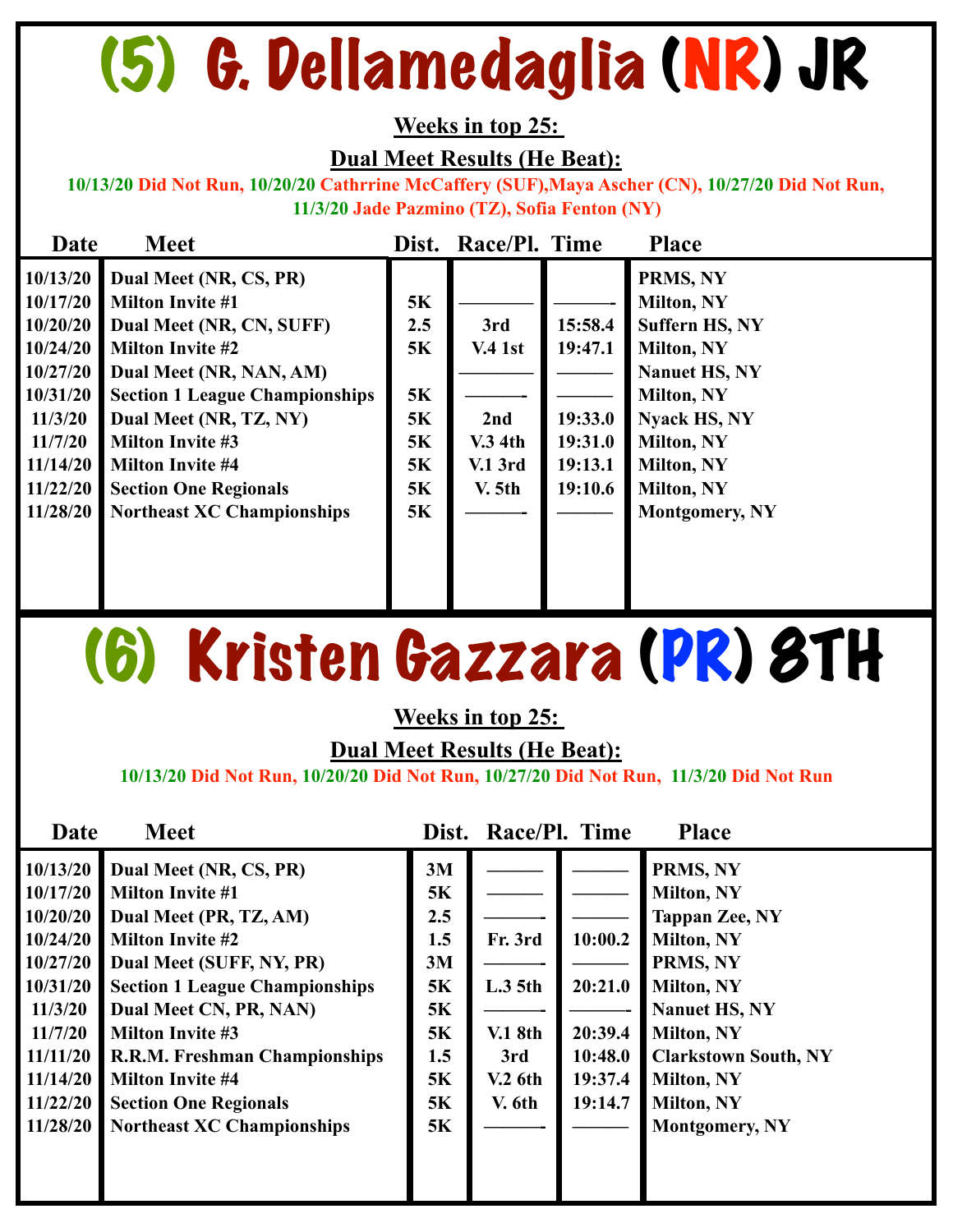# (7) Ciara Durcan (PR) SR

### **Weeks in top 25:**

**Dual Meet Results (He Beat):** 

**10/13/20 Did Not Run, 10/20/20 Did Not Run, 10/27/20 Did Not Run, 11/3/20 Did Not Run** 

| Date     | <b>Meet</b>                           | Dist.     | Race/Pl. Time      |         | <b>Place</b>          |
|----------|---------------------------------------|-----------|--------------------|---------|-----------------------|
| 10/13/20 | Dual Meet (NR, CS, PR)                | 3M        |                    |         | PRMS, NY              |
| 10/17/20 | <b>Milton Invite #1</b>               | 5K        |                    |         | Milton, NY            |
| 10/20/20 | Dual Meet (PR, TZ, AM)                | 2.5       |                    |         | <b>Tappan Zee, NY</b> |
| 10/24/20 | <b>Milton Invite #2</b>               | 5K        | $V2$ 5th           | 20:41.4 | Milton, NY            |
| 10/27/20 | Dual Meet (SUFF, NY, PR)              | 3M        |                    |         | PRMS, NY              |
| 10/31/20 | <b>Section 1 League Championships</b> | 5K        | L.3 6th            | 20:25.3 | Milton, NY            |
| 11/3/20  | Dual Meet (CN, PR, NAN)               | 5K        |                    |         | <b>Nanuet HS, NY</b>  |
| 11/7/20  | <b>Milton Invite #3</b>               | 5K        | $V1$ 2nd           | 20:05.8 | <b>Milton, NY</b>     |
| 11/14/20 | <b>Milton Invite #4</b>               | 5K        | V <sub>2</sub> 5th | 19:29.8 | <b>Milton, NY</b>     |
| 11/22/20 | <b>Section One Regionals</b>          | <b>5K</b> | V. 7th             | 19:21.2 | <b>Milton, NY</b>     |
| 11/28/20 | <b>Northeast XC Championships</b>     | <b>5K</b> |                    |         | <b>Montgomery, NY</b> |
|          |                                       |           |                    |         |                       |
|          |                                       |           |                    |         |                       |
|          |                                       |           |                    |         |                       |

### (8) Brooke Hirch (SUFF) JR

### **Weeks in top 25:**

### **Dual Meet Results (He Beat):**

**10/13/20 Cassidy Donovan (TZ),Carly Camillieri (NAN), 10/20/20 Jade Pazmino (NR), Maya Ascher (CN), 11/27/20 Did Not Run, 11/3/20 Did Not Run** 

| Date     | <b>Meet</b>                           | Dist.     | Race/Pl. Time      |         | <b>Place</b>                |
|----------|---------------------------------------|-----------|--------------------|---------|-----------------------------|
| 10/13/20 | Dual Meet (TZ, NAN, SUFF)             | 2.5       | 1st                | 15:33.4 | <b>Suffern HS, NY</b>       |
| 10/17/20 | <b>Milton Invite #1</b>               | 5K        | V <sub>1</sub> 1st | 19:37.2 | Milton, NY                  |
| 10/20/20 | Dual Meet (NR, CN, SUFF)              | 2.5       | 1st                | 15:18.6 | <b>Suffern HS, NY</b>       |
| 10/24/20 | <b>Milton Invite #2</b>               | 5K        | $V1$ 2nd           | 19:45.1 | <b>Milton, NY</b>           |
| 10/27/20 | Dual Meet (SUFF, NY, PR)              | 3M        |                    |         | PRMS, NY                    |
| 10/31/20 | <b>Section 1 League Championships</b> | <b>5K</b> |                    |         | <b>Milton, NY</b>           |
| 11/3/20  | Dual Meet (SUFF, CS, AM)              | 5K        |                    |         | <b>Clarkstown South, NY</b> |
| 11/7/20  | <b>Milton Invite #3</b>               | 5K        |                    |         | Milton, NY                  |
| 11/14/20 | <b>Milton Invite #4</b>               | 5K        |                    |         | Milton, NY                  |
| 11/22/20 | <b>Section One Regionals</b>          | 5K        | V.9 <sub>th</sub>  | 19:30.0 | <b>Milton, NY</b>           |
| 11/28/20 | <b>Northeast XC Championships</b>     | 5K        | <b>V.C 36th</b>    | 19:56.1 | <b>Montgomery, NY</b>       |
|          |                                       |           |                    |         |                             |
|          |                                       |           |                    |         |                             |
|          |                                       |           |                    |         |                             |
|          |                                       |           |                    |         |                             |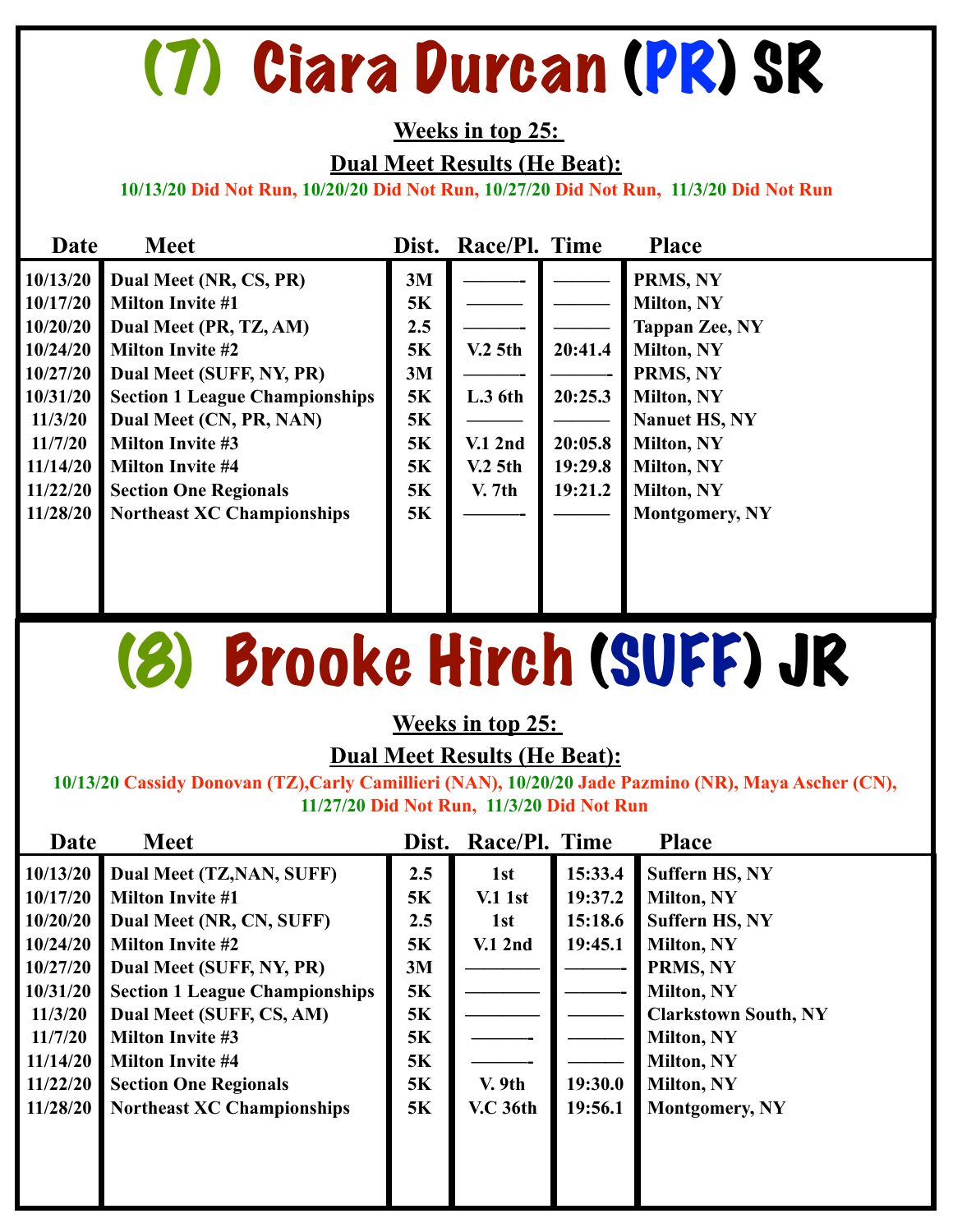# (9) Madyson Moroney (PR) FR

#### **Weeks in top 25:**

**Dual Meet Results (He Beat):** 

**10/13/20 Did Not Run, 10/20/20 Did Not Run, 10/27/20 Did Not Run, 11/3/20 Did Not Run** 

| Date     | <b>Meet</b>                           | Dist.     | Race/Pl. Time       |         | <b>Place</b>          |
|----------|---------------------------------------|-----------|---------------------|---------|-----------------------|
| 10/13/20 | Dual Meet (NR, CS, PR)                |           |                     |         | PRMS, NY              |
| 10/17/20 | <b>Milton Invite #1</b>               | <b>5K</b> |                     |         | <b>Milton, NY</b>     |
| 10/20/20 | Dual Meet (PR, TZ, AM)                | 2.5       |                     |         | <b>Tappan Zee, NY</b> |
| 10/24/20 | <b>Milton Invite #2</b>               | 1.5       | <b>Fr.2 2nd</b>     | 9:58.5  | <b>Milton, NY</b>     |
| 10/27/20 | Dual Meet (SUFF, NY, PR)              | 3M        |                     |         | PRMS, NY              |
| 10/31/20 | <b>Section 1 League Championships</b> | 5K        | $L.3$ 7th           | 20:28.4 | <b>Milton, NY</b>     |
| 11/3/20  | Dual Meet (CN, PR, NAN)               | 5K        |                     |         | <b>Nanuet HS, NY</b>  |
| 11/7/20  | <b>Milton Invite #3</b>               | 5K        | $V1$ 5th            | 20:09.2 | <b>Milton, NY</b>     |
| 11/14/20 | <b>Milton Invite #4</b>               | 5K        | V <sub>2</sub> 12th | 20:23.4 | Milton, NY            |
| 11/22/20 | <b>Section One Regionals</b>          | 5K        | <b>V.</b> 8th       | 19:22.7 | <b>Milton, NY</b>     |
| 11/28/20 | <b>Northeast XC Championships</b>     | 5K        |                     |         | <b>Montgomery, NY</b> |
|          |                                       |           |                     |         |                       |
|          |                                       |           |                     |         |                       |
|          |                                       |           |                     |         |                       |

### (10) Sav. Pezzementi (NR) 8th

### **Weeks in top 25:**

### **Dual Meet Results (He Beat):**

**10/13/20 Did Not Run, 10/20/20 Jessica Korman (SUF), Maya Ascher (CN), 10/27/20 Did Not Run, 11/3/20 Did Not Run** 

| Date     | <b>Meet</b>                           | Dist.     | Race/Pl. Time   |         | <b>Place</b>                |
|----------|---------------------------------------|-----------|-----------------|---------|-----------------------------|
| 10/13/20 | Dual Meet (NR, CS, PR)                |           |                 |         | PRMS, NY                    |
| 10/17/20 | <b>Milton Invite #1</b>               | <b>5K</b> |                 |         | <b>Milton, NY</b>           |
| 10/20/20 | Dual Meet (NR, CN, SUFF)              | 2.5       | 5th             | 16:10.5 | <b>Suffern HS, NY</b>       |
| 10/24/20 | <b>Milton Invite #2</b>               | 5K        | <b>V.4 2nd</b>  | 19:49.4 | Milton, NY                  |
| 10/27/20 | Dual Meet (NR, NAN, AM)               | 5K        |                 |         | <b>Nanuet HS, NY</b>        |
| 10/31/20 | <b>Section 1 League Championships</b> | 5K        |                 |         | <b>Milton, NY</b>           |
| 11/3/20  | Dual Meet (NR, TZ, NY)                | 5K        |                 |         | <b>Nyack HS, NY</b>         |
| 11/7/20  | <b>Milton Invite #3</b>               | <b>5K</b> | <b>V.3 2nd</b>  | 19:15.6 | <b>Milton, NY</b>           |
| 11/11/20 | <b>R.R.M. Freshman Championships</b>  | 1.5       | 2 <sub>nd</sub> | 10:40.0 | <b>Clarkstown South, NY</b> |
| 11/14/20 | <b>Milton Invite #4</b>               | 5K        | V.17th          | 19:47.2 | Milton, NY                  |
| 11/22/20 | <b>Section One Regionals</b>          | 5K        | <b>V.</b> 11th  | 19:44.4 | Milton, NY                  |
| 11/28/20 | <b>Northeast XC Championships</b>     | <b>5K</b> |                 |         | <b>Montgomery, NY</b>       |
|          |                                       |           |                 |         |                             |
|          |                                       |           |                 |         |                             |
|          |                                       |           |                 |         |                             |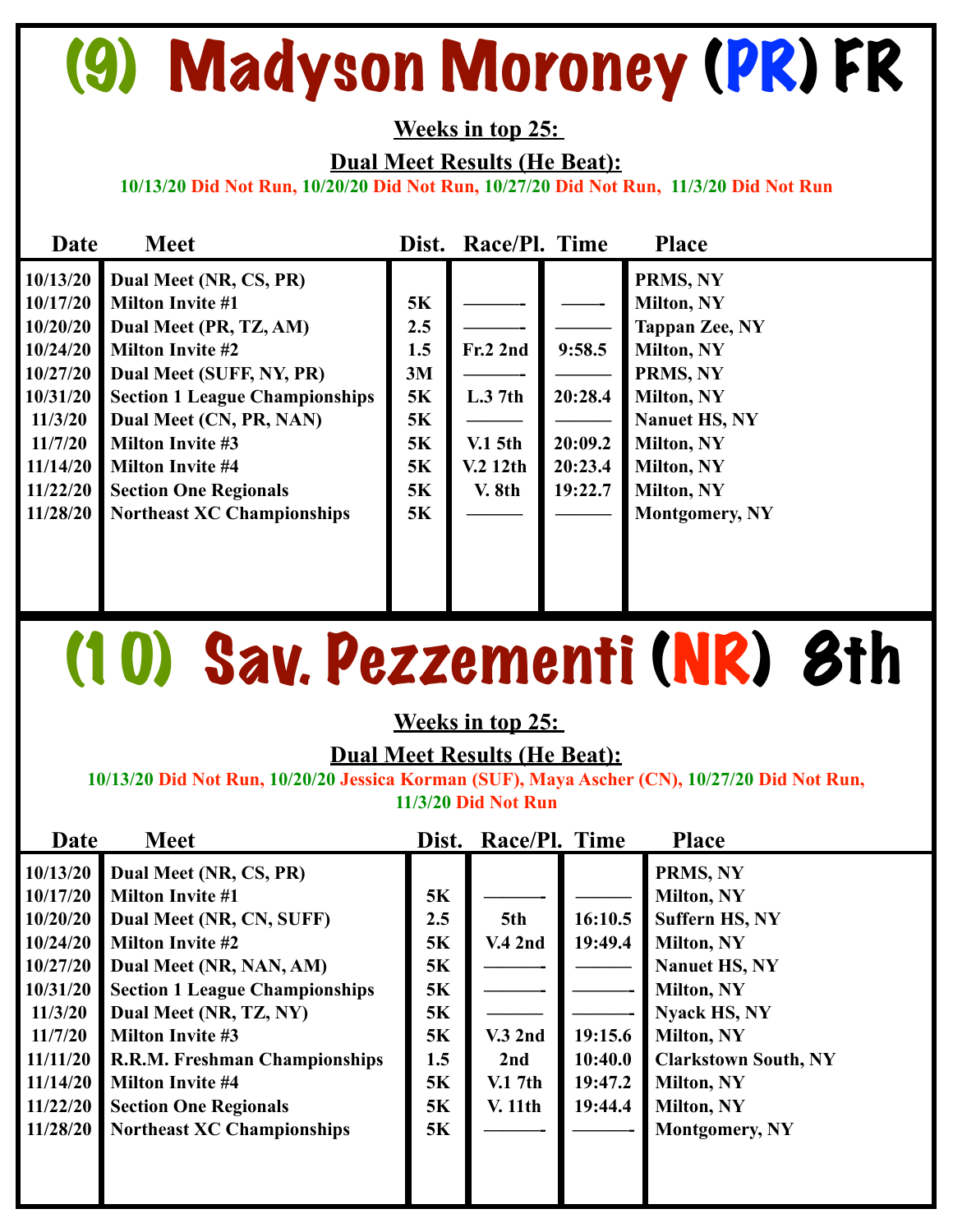## (11) Julia Fears (TZ) SR

### **Weeks in top 25:**

### **Dual Meet Results (He Beat):**

**10/13/20 Did Not Run, 10/20/20 Jackie Kelly (AM), 10/27/20 DMaya Ascher (CN), Rebecca Parness (CS), 11/3/20 Gianna Dellamedaglia (NR), Marcelle Seckin (NY)** 

| Date     | <b>Meet</b>                           | Dist.     | Race/Pl. Time  |         | <b>Place</b>             |
|----------|---------------------------------------|-----------|----------------|---------|--------------------------|
| 10/13/20 | Dual Meet (NAN, TZ, SUFF)             | 2.5       |                |         | <b>Suffern HS, NY</b>    |
| 10/17/20 | <b>Milton Invite #1</b>               | 5K        |                |         | <b>Milton, NY</b>        |
| 10/20/20 | Dual Meet (AM, TZ)                    | 2.5       | 2nd            | 16:28.0 | <b>Tappan Zee HS, NY</b> |
| 10/24/20 | <b>Milton Invite #2</b>               | 5K        | $V2$ 4th       | 20:24.7 | <b>Milton, NY</b>        |
| 10/27/20 | Dual Meet (CN, CS, TZ)                | 2.5       | 1st            | 16:10.0 | <b>Tappan Zee HS, NY</b> |
| 10/31/20 | <b>Section 1 League Championships</b> | 5K        | $L.3$ 4th      | 20:03.7 | <b>Milton, NY</b>        |
| 11/3/20  | Dual Meet (NR, TZ, NY)                | 5K        |                | 19:31.0 | <b>Nyack HS, NY</b>      |
| 11/7/20  | <b>Milton Invite #3</b>               |           | 1st            |         |                          |
|          |                                       | <b>5K</b> |                |         | <b>Milton, NY</b>        |
| 11/14/20 | <b>Milton Invite #4</b>               | 5K        | $V2$ 8th       | 19:48.1 | <b>Milton, NY</b>        |
| 11/22/20 | <b>Section One Regionals</b>          | 5K        | <b>V.</b> 10th | 19:37.1 | <b>Milton, NY</b>        |
| 11/28/20 | <b>Northeast XC Championships</b>     | <b>5K</b> |                |         | <b>Montgomery, NY</b>    |
|          |                                       |           |                |         |                          |
|          |                                       |           |                |         |                          |
|          |                                       |           |                |         |                          |

### (12) Sofia Fenton (TZ) FR

### **Weeks in top 25:**

### **Dual Meet Results (He Beat):**

**10/13/20 Catalina Echavarria (TZ), Kerri Hoffman (NAN), 10/20/20 Jackie Kelly (AM), 10/27/20 Maya Ascher (CN), Rebecca Parness (CS), 11/3/20 Marcella Säcken (NY), Cassidy Donovan (NR)** 

| Date     | <b>Meet</b>                           | Dist.     | Race/Pl. Time    |         | <b>Place</b>                |
|----------|---------------------------------------|-----------|------------------|---------|-----------------------------|
| 10/13/20 | Dual Meet (NAN, TZ, SUFF)             | 2.5       | 17 <sub>th</sub> | 18:17.5 | <b>Suffern HS, NY</b>       |
| 10/17/20 | <b>Milton Invite #1</b>               | <b>5K</b> |                  |         | <b>Milton, NY</b>           |
| 10/20/20 | Dual Meet (AM, TZ)                    | 2.5       | 4th              | 17:11.0 | <b>Tappan Zee HS, NY</b>    |
| 10/24/20 | <b>Milton Invite #2</b>               | <b>5K</b> | $V2$ 7th         | 21:06.6 | <b>Milton, NY</b>           |
| 10/27/20 | Dual Meet (CN, CS, TZ)                | 2.5       | 2 <sub>nd</sub>  | 16:28.0 | <b>Tappan Zee HS, NY</b>    |
| 10/31/20 | <b>Section 1 League Championships</b> | <b>5K</b> | L.310th          | 21:04.2 | <b>Milton, NY</b>           |
| 11/3/20  | Dual Meet (NR, NY, TZ)                | <b>5K</b> | 5th              | 19:42.0 | <b>Nyack HS, NY</b>         |
| 11/7/20  | <b>Milton Invite #3</b>               | <b>5K</b> | $V2$ 6th         | 20:44.5 | <b>Milton, NY</b>           |
| 11/11/20 | <b>R.R.M. Freshman Championships</b>  | 1.5       |                  |         | <b>Clarkstown South, NY</b> |
| 11/14/20 | <b>Milton Invite #4</b>               | <b>5K</b> | <b>V.2 10th</b>  | 20:09.4 | <b>Milton, NY</b>           |
| 11/22/20 | <b>Section One Regionals</b>          | <b>5K</b> | <b>V.</b> 13th   | 19:50.8 | <b>Milton, NY</b>           |
| 11/28/20 | <b>Northeast XC Championships</b>     | <b>5K</b> |                  |         | <b>Montgomery, NY</b>       |
|          |                                       |           |                  |         |                             |
|          |                                       |           |                  |         |                             |
|          |                                       |           |                  |         |                             |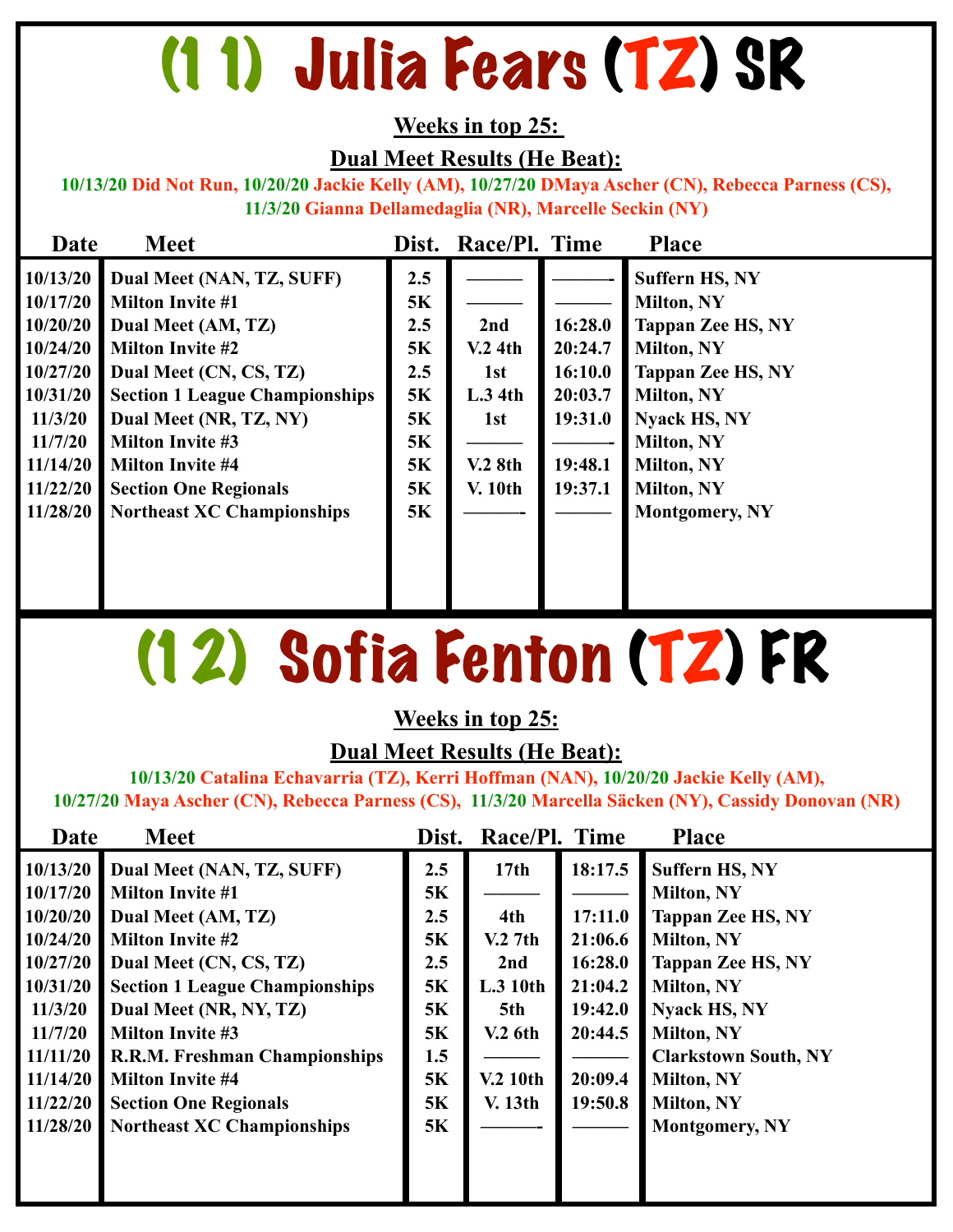# (13) Fiona Young (SUFF) SOPH

### **Weeks in top 25:**

### **Dual Meet Results (He Beat):**

**10/13/20 Did Not Run, 10/20/20 Maya Ascher (CN), Meghan Gormley (NR), 10/27/20 Did Not Run, 11/3/20 Did Not Run** 

| Date     | <b>Meet</b>                           | Dist.     | Race/Pl. Time    |         | <b>Place</b>                |
|----------|---------------------------------------|-----------|------------------|---------|-----------------------------|
| 10/13/20 | Dual Meet (TZ, NAN, SUFF)             | 2.5       | 3rd              | 16:16.9 | <b>Suffern HS, NY</b>       |
| 10/17/20 | <b>Milton Invite #1</b>               | <b>5K</b> | $V1$ 4th         | 20:18.6 | <b>Milton, NY</b>           |
| 10/20/20 | Dual Meet (NR, CN, SUFF)              | 2.5       | 8th              | 16:40.1 | <b>Suffern HS, NY</b>       |
| 10/24/20 | <b>Milton Invite #2</b>               | <b>5K</b> | $V1$ 4th         | 20:12.7 | <b>Milton, NY</b>           |
| 10/27/20 | Dual Meet (SUFF, NY, PR)              | 3M        |                  |         | PRMS, NY                    |
| 10/31/20 | <b>Section 1 League Championships</b> | <b>5K</b> |                  |         | <b>Milton, NY</b>           |
| 11/3/20  | Dual Meet (SUFF, CS, AM)              | 5K        |                  |         | <b>Clarkstown South, NY</b> |
| 11/7/20  | <b>Milton Invite #3</b>               | <b>5K</b> |                  |         | <b>Milton, NY</b>           |
| 11/14/20 | <b>Milton Invite #4</b>               | 5K        |                  |         | <b>Milton, NY</b>           |
| 11/22/20 | <b>Section One Regionals</b>          | <b>5K</b> | V. 12th          | 19:50.0 | <b>Milton, NY</b>           |
| 11/28/20 | <b>Northeast XC Championships</b>     | 5K        | <b>V.C. 58th</b> | 21:17.0 | <b>Montgomery, NY</b>       |
|          |                                       |           |                  |         |                             |
|          |                                       |           |                  |         |                             |
|          |                                       |           |                  |         |                             |

# (14) Cat. McCaffrey (SUF) SOPH

### **Weeks in top 25:**

### **Dual Meet Results (He Beat):**

**10/13/20 Cassidy Donovan (TZ), Carly Camillieri (NAN),10/20/20 Savannah Pezzementi (NR), Maya Ascher (CN), 10/27/20 Did Not Run, 11/3/20 Did Not Run** 

| Date                 | <b>Meet</b>                                                       | Dist.            | Race/Pl.                           | <b>Time</b>        | <b>Place</b>                                     |
|----------------------|-------------------------------------------------------------------|------------------|------------------------------------|--------------------|--------------------------------------------------|
| 10/13/20             | Dual Meet (TZ, NAN, SUFF)                                         | 2.5              | 2nd                                | 16:14.0            | <b>Suffern HS, NY</b>                            |
| 10/17/20<br>10/20/20 | <b>Milton Invite #1</b><br>Dual Meet (NR, CN, SUFF)               | <b>5K</b><br>2.5 | 4th                                | 16:09.7            | <b>Milton, NY</b><br><b>Suffern HS, NY</b>       |
| 10/24/20<br>10/27/20 | <b>Milton Invite #2</b><br>Dual Meet (SUFF, NY, PR)               | 5K<br>3M         | $V1$ 5th                           | 20:16.6            | <b>Milton, NY</b><br>PRMS, NY                    |
| 10/31/20             | <b>Section 1 League Championships</b>                             | <b>5K</b>        |                                    |                    | <b>Milton, NY</b>                                |
| 11/3/20<br>11/7/20   | Dual Meet (SUFF, CS, AM)<br><b>Milton Invite #3</b>               | <b>5K</b><br>5K  |                                    |                    | <b>Clarkstown South, NY</b><br><b>Milton, NY</b> |
| 11/14/20             | <b>Milton Invite #4</b>                                           | 5K               |                                    |                    | <b>Milton, NY</b>                                |
| 11/22/20<br>11/28/20 | <b>Section One Regionals</b><br><b>Northeast XC Championships</b> | 5K<br>5K         | <b>V.</b> 14th<br><b>V.C.</b> 67th | 20:00.7<br>22:15.7 | <b>Milton, NY</b><br>Montgomery, NY              |
|                      |                                                                   |                  |                                    |                    |                                                  |
|                      |                                                                   |                  |                                    |                    |                                                  |
|                      |                                                                   |                  |                                    |                    |                                                  |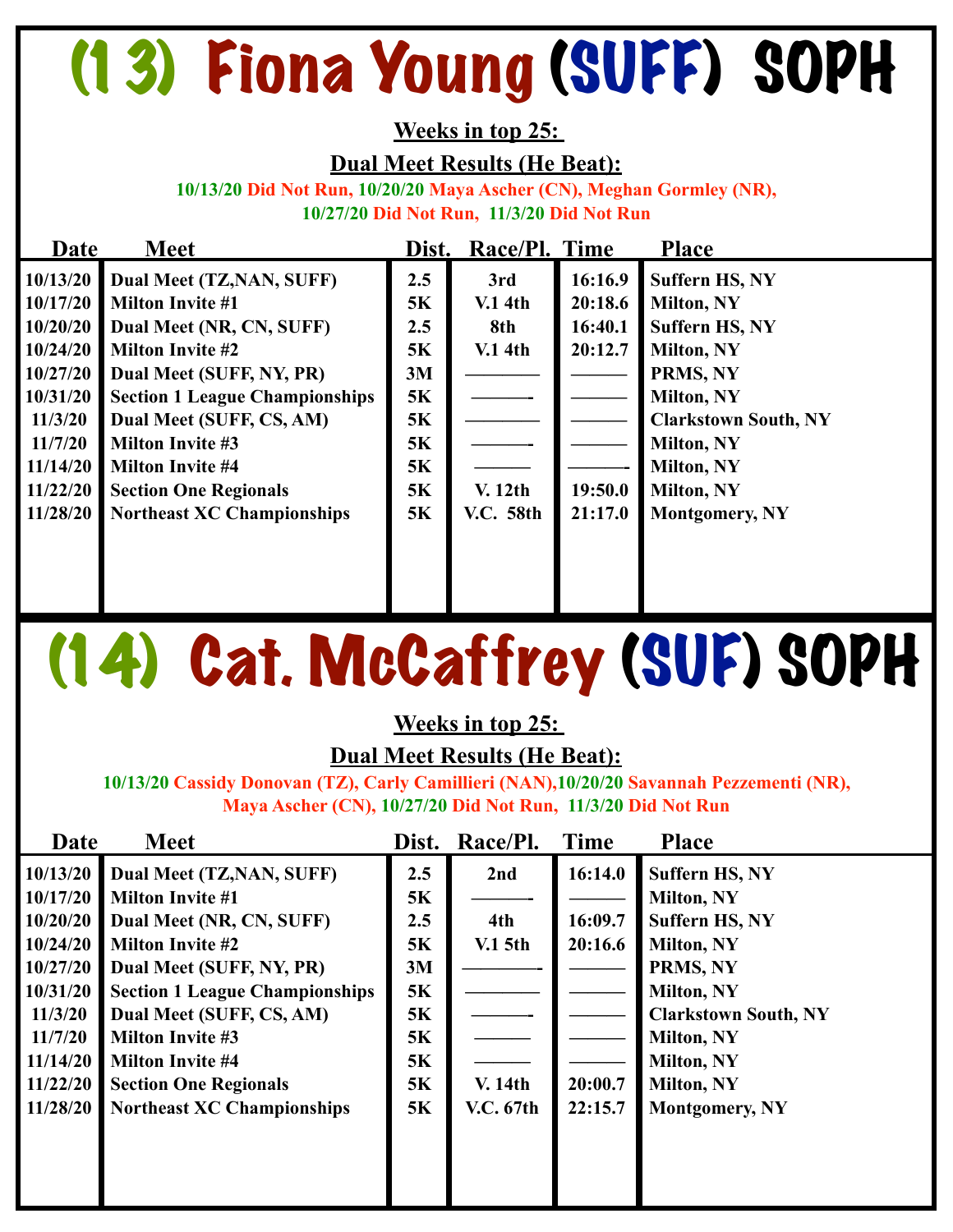# (15) Claire O'Sullivan (PR) FR

### **Weeks in top 25:**

**Dual Meet Results (He Beat):** 

**10/13/20 Did Not Run, 10/20/20 Did Not Run, 10/27/20 Did Not Run, 11/3/20 Did Not Run** 

| Date     | <b>Meet</b>                           | Dist.     | Race/Pl. Time  |         | <b>Place</b>                |
|----------|---------------------------------------|-----------|----------------|---------|-----------------------------|
| 10/13/20 | Dual Meet (NR, CS, PR)                | 3M        |                |         | PRMS, NY                    |
| 10/17/20 | <b>Milton Invite #1</b>               | <b>5K</b> |                |         | <b>Milton, NY</b>           |
| 10/20/20 | Dual Meet (PR, TZ, AM)                | 2.5       |                |         | <b>Tappan Zee, NY</b>       |
| 10/24/20 | <b>Milton Invite #2</b>               | 1.5       | Fr. 1st        | 9:51.7  | <b>Milton, NY</b>           |
| 10/27/20 | Dual Meet (SUFF, NY, PR)              | 3M        |                |         | PRMS, NY                    |
| 10/31/20 | <b>Section 1 League Championships</b> | <b>5K</b> | <b>V.3 9th</b> | 20:55.8 | <b>Milton, NY</b>           |
| 11/3/20  | Dual Meet (CN, PR, NAN)               | 5K        |                |         | <b>Nanuet HS, NY</b>        |
| 11/7/20  | <b>Milton Invite #3</b>               | 5K        | V.17th         | 20:35.0 | <b>Milton, NY</b>           |
| 11/11/20 | <b>R.R.M. Freshman Championships</b>  | 1.5       | 1st            | 10:25.0 | <b>Clarkstown South, NY</b> |
| 11/14/20 | <b>Milton Invite #4</b>               | <b>5K</b> |                |         | <b>Milton, NY</b>           |
| 11/22/20 | <b>Section One Regionals</b>          | <b>5K</b> | <b>V.</b> 15th | 20:14.9 | <b>Milton, NY</b>           |
| 11/28/20 | <b>Northeast XC Championships</b>     | <b>5K</b> |                |         | <b>Montgomery, NY</b>       |
|          |                                       |           |                |         |                             |
|          |                                       |           |                |         |                             |

# (16) Marcelle Seckin (NY) 8th

### **Weeks in top 25:**

### **Dual Meet Results (He Beat):**

**10/13/20 Elham Bassam (AM), 10/20/20 Rebecca Parness (CS), Nicole Mackin (NAN), 10/27/20 Did Not Run, 11/3/20 Cassidy Donovan (NR), Meghan Gormley (TZ)** 

| Date     | <b>Meet</b>                           | Dist.     | Race/Pl. Time |         | <b>Place</b>                |
|----------|---------------------------------------|-----------|---------------|---------|-----------------------------|
| 10/13/20 | Dual Meet (CN, AM, NY)                | <b>5K</b> | 2nd           | 22:04   | <b>Nyack HS, NY</b>         |
| 10/17/20 | <b>Milton Invite #1</b>               | <b>5K</b> |               |         | <b>Milton, NY</b>           |
| 10/20/20 | Dual Meet (NY, CS, NAN)               | <b>5K</b> | 1st           | 21:31.6 | <b>Nanuet HS, NY</b>        |
| 10/24/20 | <b>Milton Invite #2</b>               | 5K        |               |         | Milton, NY                  |
| 10/27/20 | Dual Meet (SUFF, NY, PR)              | 3M        |               |         | PRMS, NY                    |
| 10/31/20 | <b>Section 1 League Championships</b> | <b>5K</b> | V.3 14th      | 21:51.9 | <b>Milton, NY</b>           |
| 11/3/20  | Dual Meet (NR, TZ, NY)                | <b>5K</b> | 6th           | 20:14.0 | <b>Nyack HS, NY</b>         |
| 11/7/20  | <b>Milton Invite #3</b>               | <b>5K</b> |               |         | <b>Milton, NY</b>           |
| 11/11/20 | <b>R.R.M. Freshman Championships</b>  | 1.5       | 5th           | 11:29.0 | <b>Clarkstown South, NY</b> |
| 11/14/20 | <b>Milton Invite #4</b>               | <b>5K</b> |               |         | <b>Milton, NY</b>           |
| 11/22/20 | <b>Section One Regionals</b>          | <b>5K</b> | V. 25th       | 21:33.3 | Milton, NY                  |
| 11/28/20 | <b>Northeast XC Championships</b>     | 5K        |               |         | <b>Montgomery, NY</b>       |
|          |                                       |           |               |         |                             |
|          |                                       |           |               |         |                             |
|          |                                       |           |               |         |                             |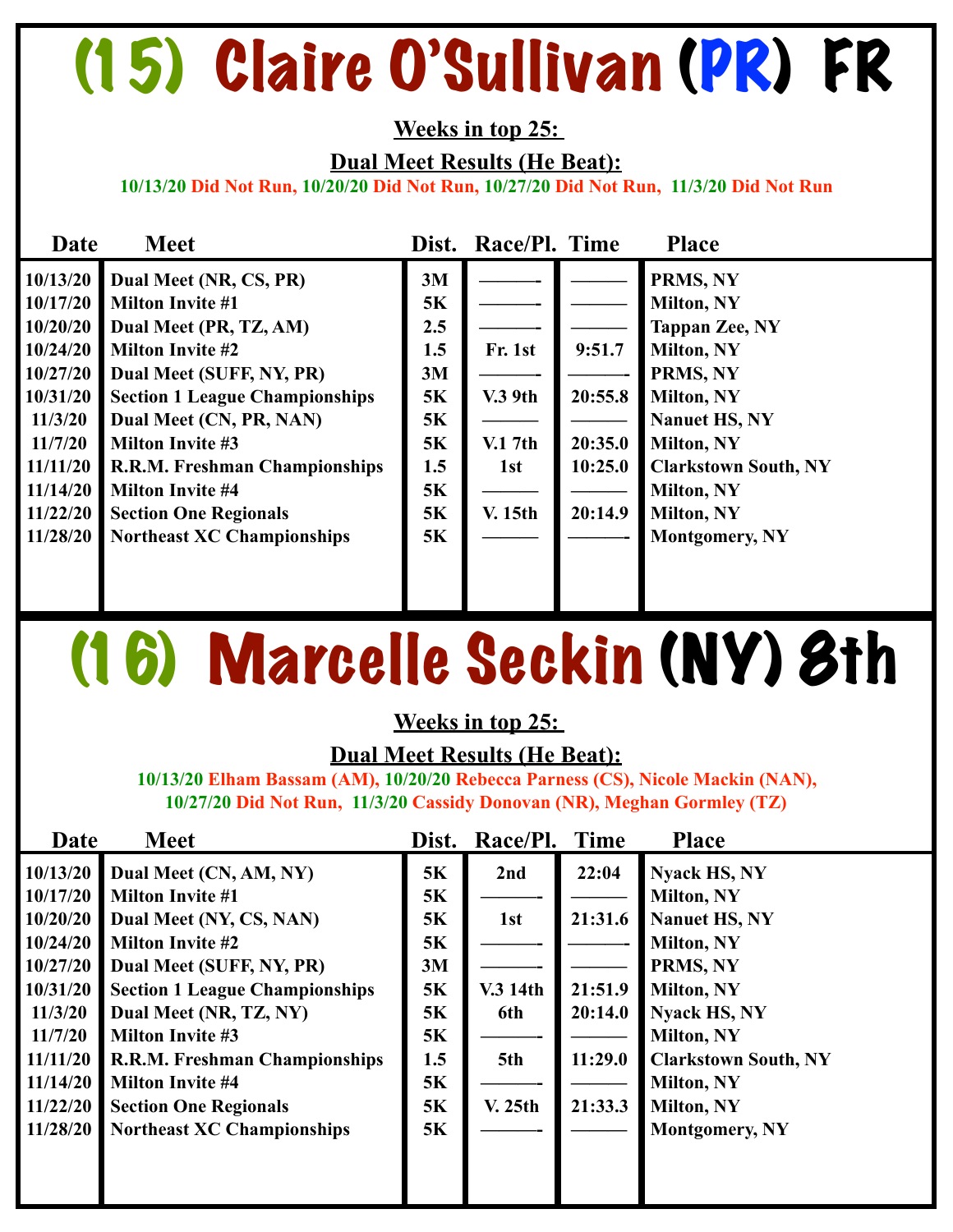# (17) Jessica Korman (SUFF) SR

### **Weeks in top 25:**

**Dual Meet Results (He Beat):** 

**10/13/20 Cassidy Donovan (TZ), Carly Camillieri (NAN), 10/20/20 Maya Ascher (CN), Meghan Gormley (NR), 10/27/20 Did Not Run, 11/3/20 Did Not Run** 

| Date     | <b>Meet</b>                           | Dist.     | Race/Pl.         | <b>Time</b> | <b>Place</b>                |
|----------|---------------------------------------|-----------|------------------|-------------|-----------------------------|
| 10/13/20 | Dual Meet (TZ, NAN, SUFF)             | 2.5       | 4th              | 16:39.0     | <b>Suffern HS, NY</b>       |
| 10/17/20 | <b>Milton Invite #1</b>               | 5K        | $V1$ 5th         | 21:15.9     | Milton, NY                  |
| 10/20/20 | Dual Meet (NR, CN, SUFF)              | 2.5       | 6th              | 16:16.8     | <b>Suffern HS, NY</b>       |
| 10/24/20 | <b>Milton Invite #2</b>               | 5K        | <b>V.1 6th</b>   | 20:26.5     | <b>Milton, NY</b>           |
| 10/27/20 | Dual Meet (SUFF, NY, PR)              | 3M        |                  |             | PRMS, NY                    |
| 10/31/20 | <b>Section 1 League Championships</b> | 5K        |                  |             | <b>Milton, NY</b>           |
| 11/3/20  | Dual Meet (SUFF, CS, AM)              | <b>5K</b> |                  |             | <b>Clarkstown South, NY</b> |
| 11/7/20  | <b>Milton Invite #3</b>               | 5K        |                  |             | Milton, NY                  |
| 11/14/20 | <b>Milton Invite #4</b>               | 5K        |                  |             | <b>Milton, NY</b>           |
| 11/22/20 | <b>Section One Regionals</b>          | 5K        | V. 17th          | 20:31.6     | <b>Milton, NY</b>           |
| 11/28/20 | <b>Northeast XC Championships</b>     | 5K        | <b>V.C. 54th</b> | 20:54.6     | <b>Montgomery, NY</b>       |
|          |                                       |           |                  |             |                             |
|          |                                       |           |                  |             |                             |
|          |                                       |           |                  |             |                             |

(18) Lily Diamond (SUFF) SOPH

### **Weeks in top 25:**

### **Dual Meet Results (He Beat):**

**10/13/20 Carly Camillieri (NAN), Dierdre Sullivan (TZ), 10/20/20 DGillian Schoneberg (CN), Britney Pezzementi (NR), 10/27/20 Did Not Run, 11/3/20 Did Not Run** 

| Date                                                                                                                           | <b>Meet</b>                                                                                                                                                                                                                                                                                                                             | Dist.                                                                          | Race/Pl.                                                                                                 | <b>Time</b>                                                    | <b>Place</b>                                                                                                                                                                                                                       |
|--------------------------------------------------------------------------------------------------------------------------------|-----------------------------------------------------------------------------------------------------------------------------------------------------------------------------------------------------------------------------------------------------------------------------------------------------------------------------------------|--------------------------------------------------------------------------------|----------------------------------------------------------------------------------------------------------|----------------------------------------------------------------|------------------------------------------------------------------------------------------------------------------------------------------------------------------------------------------------------------------------------------|
| 10/13/20<br>10/17/20<br>10/20/20<br>10/24/20<br>10/27/20<br>10/31/20<br>11/3/20<br>11/7/20<br>11/14/20<br>11/22/20<br>11/28/20 | Dual Meet (TZ, NAN, SUFF)<br><b>Milton Invite #1</b><br>Dual Meet (NR, CN, SUFF)<br><b>Milton Invite #2</b><br>Dual Meet (SUFF, NY, PR)<br><b>Section 1 League Championships</b><br>Dual Meet (SUFF, CS, AM)<br><b>Milton Invite #3</b><br><b>Milton Invite #4</b><br><b>Section One Regionals</b><br><b>Northeast XC Championships</b> | 2.5<br>5K<br>2.5<br>5K<br>3M<br><b>5K</b><br>5K<br>5K<br><b>5K</b><br>5K<br>5K | 14 <sub>th</sub><br><b>V.1 10th</b><br>18 <sub>th</sub><br>V.114th<br><b>V.</b> 18th<br><b>V.C.</b> 60th | 18:04.7<br>22:32.0<br>17:35.9<br>21:56.9<br>20:37.6<br>21:33.6 | <b>Suffern HS, NY</b><br>Milton, NY<br><b>Suffern HS, NY</b><br>Milton, NY<br>PRMS, NY<br><b>Milton, NY</b><br><b>Clarkstown South, NY</b><br><b>Milton, NY</b><br><b>Milton, NY</b><br><b>Milton, NY</b><br><b>Montgomery, NY</b> |
|                                                                                                                                |                                                                                                                                                                                                                                                                                                                                         |                                                                                |                                                                                                          |                                                                |                                                                                                                                                                                                                                    |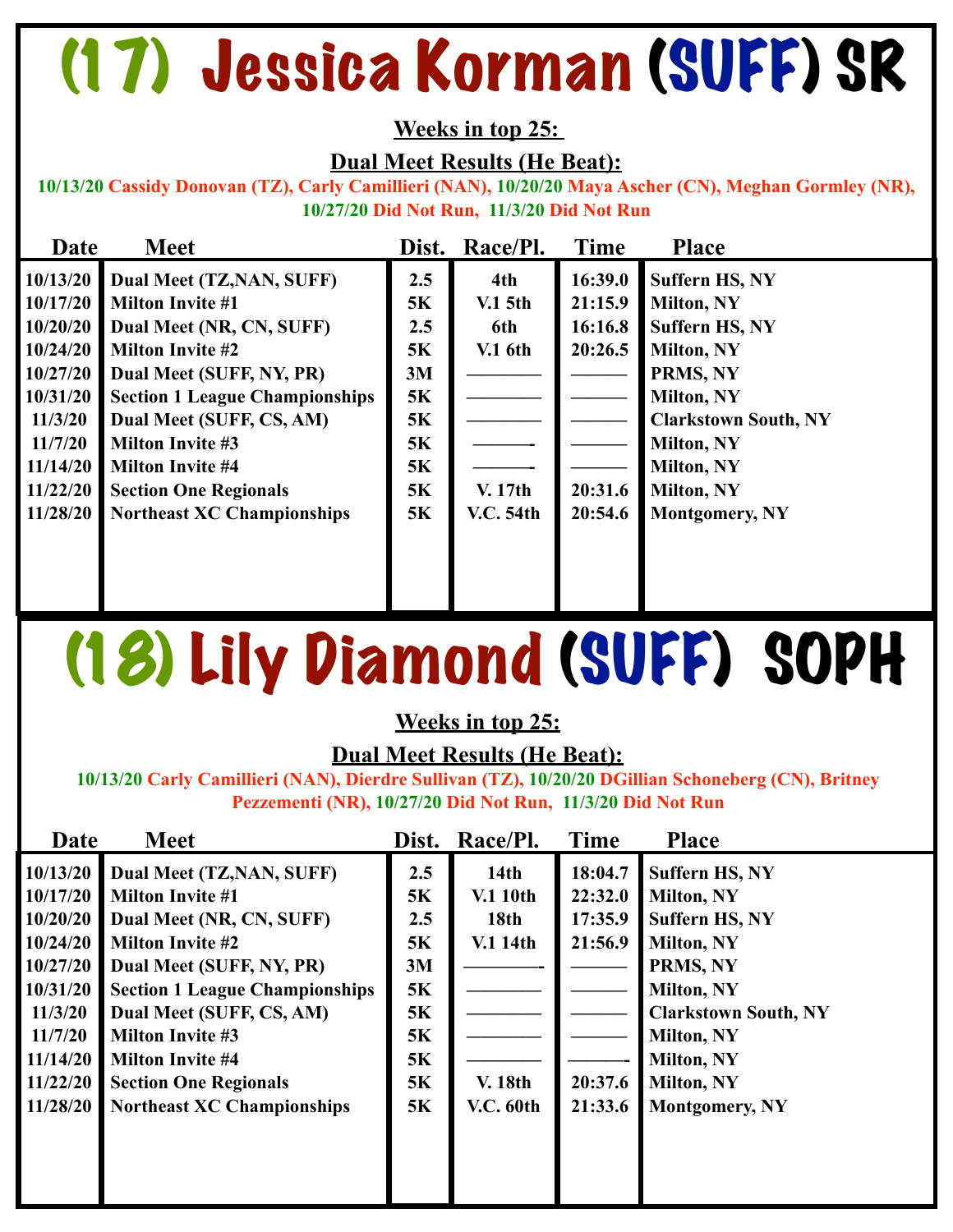# (19) Kaya Duran (SUFF) JR

### **Weeks in top 25:**

### **Dual Meet Results (He Beat):**

**10/13/20 DCassidy Donovan (TZ), Carly Camilleri (NAN), 10/20/20 Maya Ascher (CN), Meghan Gormley (NR), 10/27/20 Did Not Run, 11/3/20 Did Not Run** 

| Date     | <b>Meet</b>                           | Dist. | Race/Pl.         | <b>Time</b> | <b>Place</b>                |
|----------|---------------------------------------|-------|------------------|-------------|-----------------------------|
| 10/13/20 | Dual Meet (TZ, NAN, SUFF)             | 2.5   | 5th              | 16:48.3     | <b>Suffern HS, NY</b>       |
| 10/17/20 | <b>Milton Invite #1</b>               | 5K    |                  |             | <b>Milton, NY</b>           |
| 10/20/20 | Dual Meet (NR, CN, SUFF)              | 2.5   | 7th              | 16:26.2     | <b>Suffern HS, NY</b>       |
| 10/24/20 | <b>Milton Invite #2</b>               | 5K    |                  |             | <b>Milton, NY</b>           |
| 10/27/20 | Dual Meet (SUFF, NY, PR)              | 3M    |                  |             | PRMS, NY                    |
| 10/31/20 | <b>Section 1 League Championships</b> | 5K    |                  |             | <b>Milton, NY</b>           |
| 11/3/20  | Dual Meet (SUFF, CS, AM)              | 5K    |                  |             | <b>Clarkstown South, NY</b> |
| 11/7/20  | <b>Milton Invite #3</b>               | 5K    |                  |             | <b>Milton, NY</b>           |
| 11/14/20 | <b>Milton Invite #4</b>               | 5K    |                  |             | <b>Milton, NY</b>           |
| 11/22/20 | <b>Section One Regionals</b>          | 5K    | <b>V.</b> 16th   | 20:29.1     | <b>Milton, NY</b>           |
| 11/28/20 | <b>Northeast XC Championships</b>     | 5K    | <b>V.C.</b> 56th | 21:05.4     | <b>Montgomery, NY</b>       |
|          |                                       |       |                  |             |                             |
|          |                                       |       |                  |             |                             |
|          |                                       |       |                  |             |                             |

# (20) Cassidy Donovan (TZ) 8TH

### **Weeks in top 25:**

### **Dual Meet Results (He Beat):**

**10/13/20 Clare Stanbridge (SUF), Carly Camilleri (NAN), 10/20/20 Jackie Kelly (AM), 10/27/20 Maya Ascher (CN), Rebecca Parness (CS), 11/3/20 DAlexis Tomasello (NR), Emmy Udry (NY)**

| Date     | <b>Meet</b>                           | Dist.     | Race/Pl. Time       |         | <b>Place</b>                |
|----------|---------------------------------------|-----------|---------------------|---------|-----------------------------|
| 10/13/20 | Dual Meet (NAN, TZ, SUFF)             | 2.5       | 6th                 | 16:58.6 | <b>Suffern HS, NY</b>       |
| 10/17/20 | <b>Milton Invite #1</b>               | 5K        |                     |         | <b>Milton, NY</b>           |
| 10/20/20 | Dual Meet (AM, TZ)                    | 2.5       | 3rd                 | 17:07.0 | <b>Tappan Zee HS, NY</b>    |
| 10/24/20 | <b>Milton Invite #2</b>               | 5K        | $V2$ 6th            | 20:55.0 | <b>Milton, NY</b>           |
| 10/27/20 | Dual Meet (CN, CS, TZ)                | 2.5       | 3rd                 | 16:31.0 | <b>Tappan Zee HS, NY</b>    |
| 10/31/20 | <b>Section 1 League Championships</b> | 5K        | L.38th              | 20:53.6 | <b>Milton, NY</b>           |
| 11/3/20  | Dual Meet (NR, NY, TZ)                | <b>5K</b> | 7th                 | 20:26.0 | <b>Nyack HS, NY</b>         |
| 11/7/20  | <b>Milton Invite #3</b>               | 5K        | V <sub>2</sub> 5th  | 20:32.9 | <b>Milton, NY</b>           |
| 11/11/20 | <b>R.R.M. Freshman Championships</b>  | 1.5       |                     |         | <b>Clarkstown South, NY</b> |
| 11/14/20 | <b>Milton Invite #4</b>               | 5K        | V <sub>2</sub> 17th | 21:47.3 | <b>Milton, NY</b>           |
| 11/22/20 | <b>Section One Regionals</b>          | 5K        | <b>V. 20th</b>      | 20:47.0 | <b>Milton, NY</b>           |
| 11/28/20 | <b>Northeast XC Championships</b>     | <b>5K</b> |                     |         | <b>Montgomery, NY</b>       |
|          |                                       |           |                     |         |                             |
|          |                                       |           |                     |         |                             |
|          |                                       |           |                     |         |                             |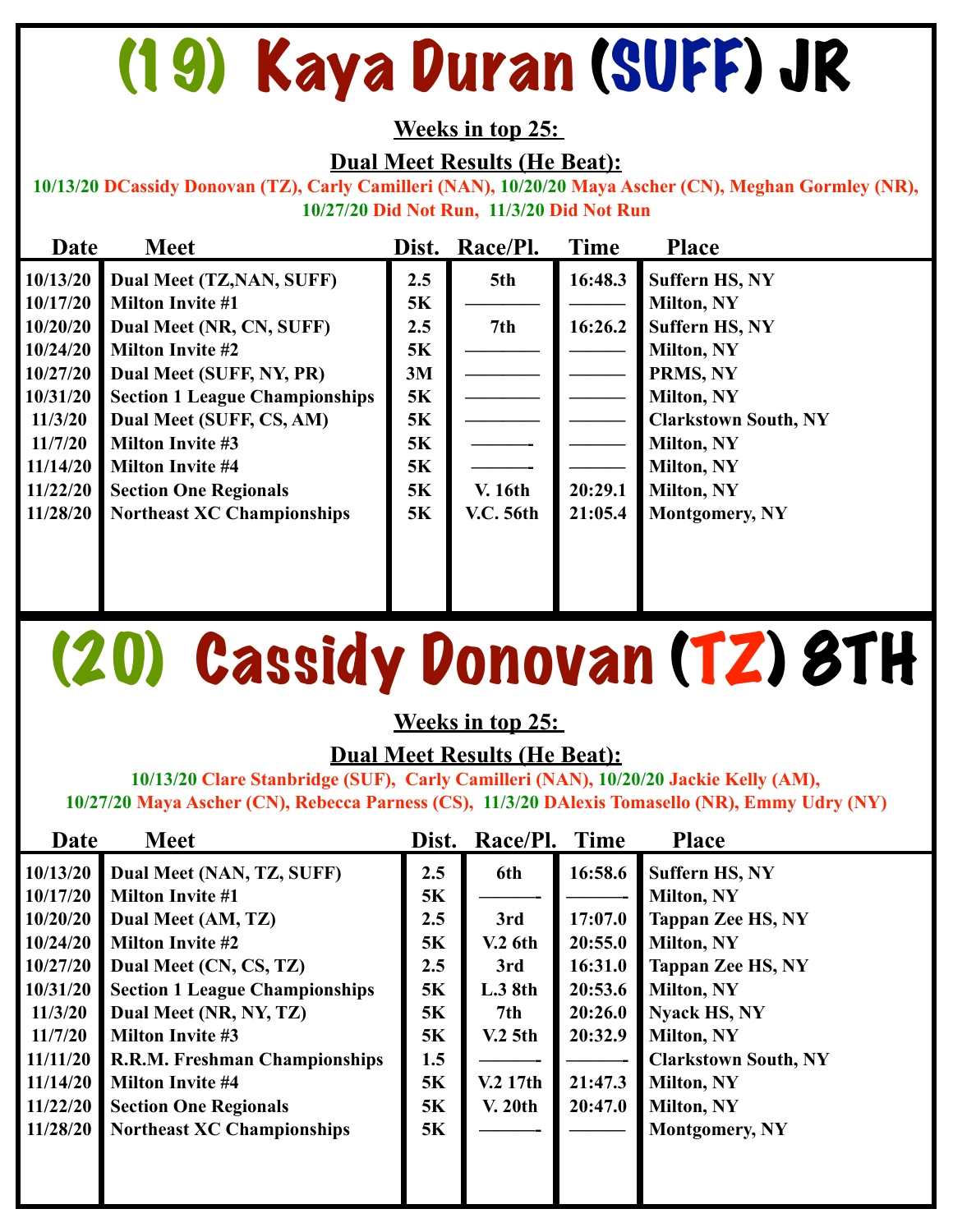# (21) Meghan Gormley (NR) FR

#### **Weeks in top 25:**

**Dual Meet Results (He Beat):** 

**10/13/20 Did Not Run, 10/20/20 Josetti Audi (SUF), Morgan Grant (CN), 10/27/20 Did Not Run, 11/3/20 Did Not Run** 

| Date     | <b>Meet</b>                           | Dist.     | Race/Pl.           | <b>Time</b> | <b>Place</b>                |
|----------|---------------------------------------|-----------|--------------------|-------------|-----------------------------|
| 10/13/20 | Dual Meet (NR, CS, PR)                | 3M        |                    |             | PRMS, NY                    |
| 10/17/20 | <b>Milton Invite #1</b>               | 5K        |                    |             | <b>Milton, NY</b>           |
| 10/20/20 | Dual Meet (NR, CN, SUFF)              | 2.5       | 10 <sub>th</sub>   | 16:57.2     | <b>Suffern HS, NY</b>       |
| 10/24/20 | <b>Milton Invite #2</b>               | 5K        | V <sub>4</sub>     | 21:20.4     | Milton, NY                  |
| 10/27/20 | Dual Meet (NR, NAN, AM)               | 5K        |                    |             | <b>Nanuet HS, NY</b>        |
| 10/31/20 | <b>Section 1 League Championships</b> | <b>5K</b> |                    |             | <b>Milton, NY</b>           |
| 11/3/20  | Dual Meet (NR, TZ, NY)                | 5K        |                    |             | <b>Nyack HS, NY</b>         |
| 11/7/20  | <b>Milton Invite #3</b>               | 5K        | <b>V.3 6th</b>     | 20:43.1     | <b>Milton, NY</b>           |
| 11/11/20 | <b>R.R.M. Freshman Champioships</b>   | 1.5       | 11 <sub>th</sub>   | 12:22.0     | <b>Clarkstown South, NY</b> |
| 11/14/20 | <b>Milton Invite #4</b>               | 5K        | V.19 <sub>th</sub> | 20:28.3     | <b>Milton, NY</b>           |
| 11/22/20 | <b>Section One Regionals</b>          | 5K        | <b>V.</b> 19th     | 20:46.9     | Milton, NY                  |
| 11/28/20 | <b>Northeast XC Championships</b>     | <b>5K</b> |                    |             | <b>Montgomery, NY</b>       |
|          |                                       |           |                    |             |                             |
|          |                                       |           |                    |             |                             |

### (22) Grace Reynold (TZ) JR

### **Weeks in top 25:**

### **Dual Meet Results (He Beat):**

**10/13/20 Lily Diamond (SUF), Carly Camillieri (NAN), 10/20/20 Jackie Kelly (AM), 10/27/20 Jenna Schulz (CN), 11/3/20 Alexis Tomasello (NR), Emmy Dry (NY)** 

| Date     | <b>Meet</b>                           | Dist.     | Race/Pl.            | Time    | <b>Place</b>             |
|----------|---------------------------------------|-----------|---------------------|---------|--------------------------|
| 10/13/20 | Dual Meet (NAN, TZ, SUFF)             | 2.5       | 12th                | 18:02.7 | <b>Suffern HS, NY</b>    |
| 10/17/20 | <b>Milton Invite #1</b>               | 5K        |                     |         | <b>Milton, NY</b>        |
| 10/20/20 | Dual Meet (AM, TZ)                    | 2.5       | 7th                 | 18:06.0 | <b>Tappan Zee HS, NY</b> |
| 10/24/20 | <b>Milton Invite #2</b>               | <b>5K</b> | V <sub>2</sub> 13th | 22:08.2 | Milton, NY               |
| 10/27/20 | Dual Meet (CN, CS, TZ)                | $2.5\,$   | 6th                 | 17:07.0 | <b>Tappan Zee HS, NY</b> |
| 10/31/20 | <b>Section 1 League Championships</b> | <b>5K</b> | L.311th             | 21:24.0 | Milton, NY               |
| 11/4320  | Dual Meet (NR, NY, TZ)                | 5K        | 9th                 | 21:01.0 | <b>Nyack HS, NY</b>      |
| 11/7/20  | <b>Milton Invite #3</b>               | <b>5K</b> | V <sub>2</sub> 11th | 23:38.3 | Milton, NY               |
| 11/14/20 | <b>Milton Invite #4</b>               | <b>5K</b> | V.2 16th            | 21:25.4 | Milton, NY               |
| 11/22/20 | <b>Section One Regionals</b>          | <b>5K</b> | <b>V.</b> 21st      | 21:03.4 | Milton, NY               |
| 11/28/20 | <b>Northeast XC Championships</b>     | 5K        |                     |         | <b>Montgomery, NY</b>    |
|          |                                       |           |                     |         |                          |
|          |                                       |           |                     |         |                          |
|          |                                       |           |                     |         |                          |
|          |                                       |           |                     |         |                          |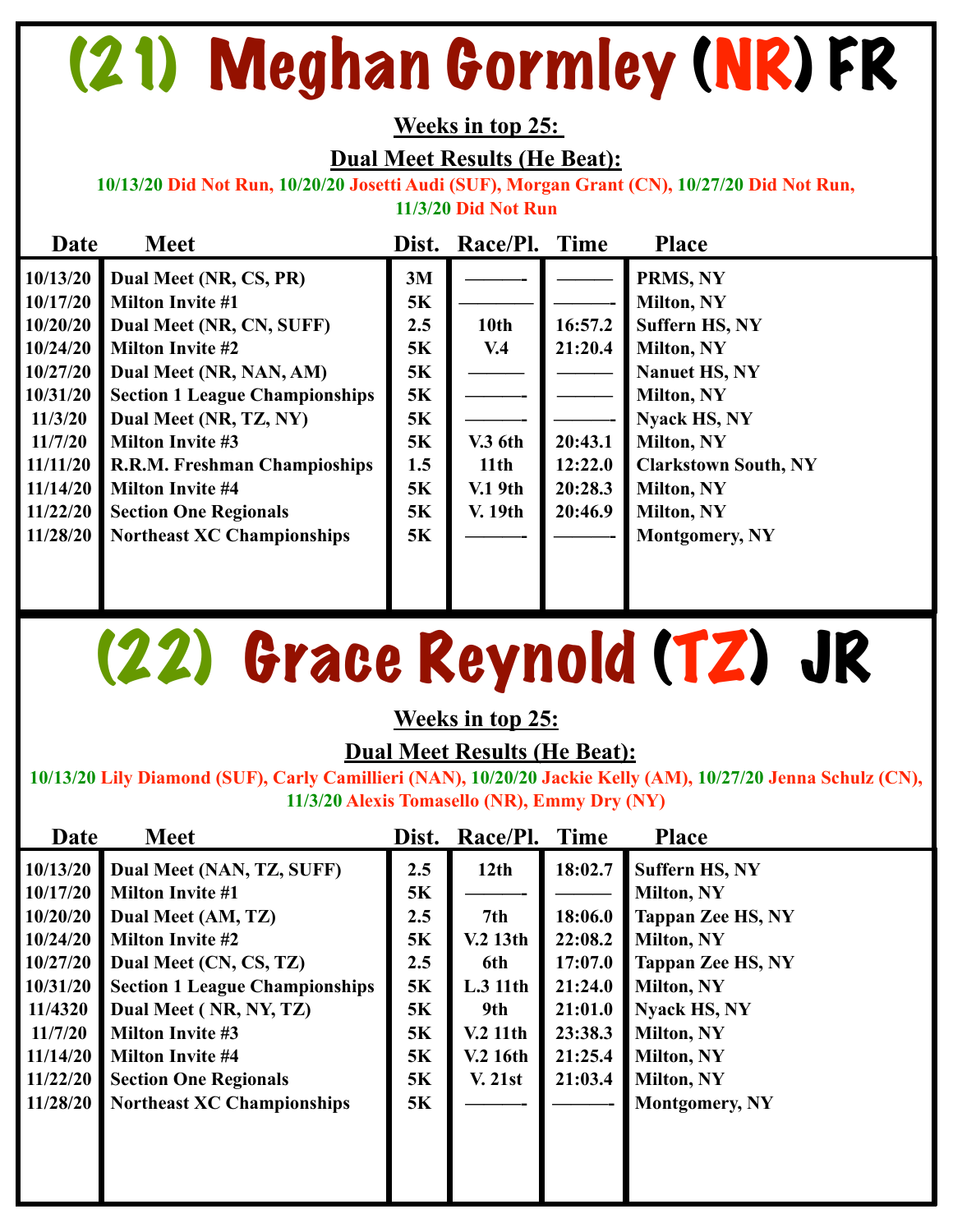### (23) Erin Malanaphy (TZ) JR

### **Weeks in top 25:**

**Dual Meet Results (He Beat):** 

**10/13/20 Una Young (SUF), Kerri Hoffman (NAN), 10/20/20 Emma Neil (AM), 10/27/20 Kristen Erichsen(CS), 11/3/20 Emmy Udry (NY), Sophonie Michel (NR)** 

| Date     | <b>Meet</b>                           | Dist.     | Race/Pl.         | Time    | <b>Place</b>          |
|----------|---------------------------------------|-----------|------------------|---------|-----------------------|
| 10/13/20 | Dual Meet (NAN, TZ, SUFF)             | 2.5       | 19 <sub>th</sub> | 18:38.8 | <b>Suffern HS, NY</b> |
| 10/17/20 | <b>Milton Invite #1</b>               | 5K        |                  |         | <b>Milton, NY</b>     |
| 10/20/20 | Dual Meet (AM, TZ)                    | 2.5       | 14 <sub>th</sub> | 19:44.0 | Tappan Zee HS, NY     |
| 10/24/20 | <b>Milton Invite #2</b>               | 5K        | JV. 2nd          | 22:54.5 | <b>Milton, NY</b>     |
| 10/27/20 | Dual Meet (CN, CS, TZ)                | 2.5       | 15 <sub>th</sub> | 18:02.0 | Tappan Zee HS, NY     |
| 10/31/20 | <b>Section 1 League Championships</b> | <b>5K</b> | L.3 18th         | 22:25.8 | Milton, NY            |
| 11/4320  | Dual Meet (NR, NY, TZ)                | 5K        | 12 <sub>th</sub> | 21:42.0 | <b>Nyack HS, NY</b>   |
| 11/7/20  | <b>Milton Invite #3</b>               | 5K        | $V2$ 7th         | 22:28.6 | <b>Milton, NY</b>     |
| 11/14/20 | <b>Milton Invite #4</b>               | 5K        | V.2 18th         | 21:51.2 | <b>Milton, NY</b>     |
| 11/22/20 | <b>Section One Regionals</b>          | 5K        | 24th             | 21:16.7 | <b>Milton, NY</b>     |
| 11/28/20 | <b>Northeast XC Championships</b>     | <b>5K</b> |                  |         | <b>Montgomery, NY</b> |
|          |                                       |           |                  |         |                       |
|          |                                       |           |                  |         |                       |
|          |                                       |           |                  |         |                       |

# (24) Anne Ginnane (PR) SOPH

### **Weeks in top 25:**

**Dual Meet Results (He Beat):** 

**10/13/20 Did Not Run, 10/20/20 Did Not Run, 10/27/20 Did Not Run, 11/3/20 Did Not Run** 

| Date                                                                                                                           | <b>Meet</b>                                                                                                                                                                                                                                                                                                                       | Dist.                                                                                 | Race/Pl. Time                                                   |                                          | <b>Place</b>                                                                                                                                                                                                   |
|--------------------------------------------------------------------------------------------------------------------------------|-----------------------------------------------------------------------------------------------------------------------------------------------------------------------------------------------------------------------------------------------------------------------------------------------------------------------------------|---------------------------------------------------------------------------------------|-----------------------------------------------------------------|------------------------------------------|----------------------------------------------------------------------------------------------------------------------------------------------------------------------------------------------------------------|
| 10/13/20<br>10/17/20<br>10/20/20<br>10/24/20<br>10/27/20<br>10/31/20<br>11/3/20<br>11/7/20<br>11/14/20<br>11/22/20<br>11/28/20 | Dual Meet (NR, CS, PR)<br><b>Milton Invite #1</b><br>Dual Meet (PR, TZ, AM)<br><b>Milton Invite #2</b><br>Dual Meet (SUFF, NY, PR)<br><b>Section 1 League Championships</b><br>Dual Meet (CN, PR, NAN)<br><b>Milton Invite #3</b><br><b>Milton Invite #4</b><br><b>Section One Regionals</b><br><b>Northeast XC Championships</b> | 3M<br><b>5K</b><br>2.5<br>1.5<br>3M<br>5K<br><b>5K</b><br>5K<br>5K<br><b>5K</b><br>5K | V.1 15th<br><b>V.</b> 16th<br><b>JV.1 1st</b><br><b>V.</b> 23rd | 22:41.3<br>22:10.1<br>21:18.2<br>21:12.1 | PRMS, NY<br><b>Milton, NY</b><br><b>Tappan Zee, NY</b><br><b>Milton, NY</b><br>PRMS, NY<br><b>Milton, NY</b><br><b>Nanuet HS, NY</b><br><b>Milton, NY</b><br>Milton, NY<br>Milton, NY<br><b>Montgomery, NY</b> |
|                                                                                                                                |                                                                                                                                                                                                                                                                                                                                   |                                                                                       |                                                                 |                                          |                                                                                                                                                                                                                |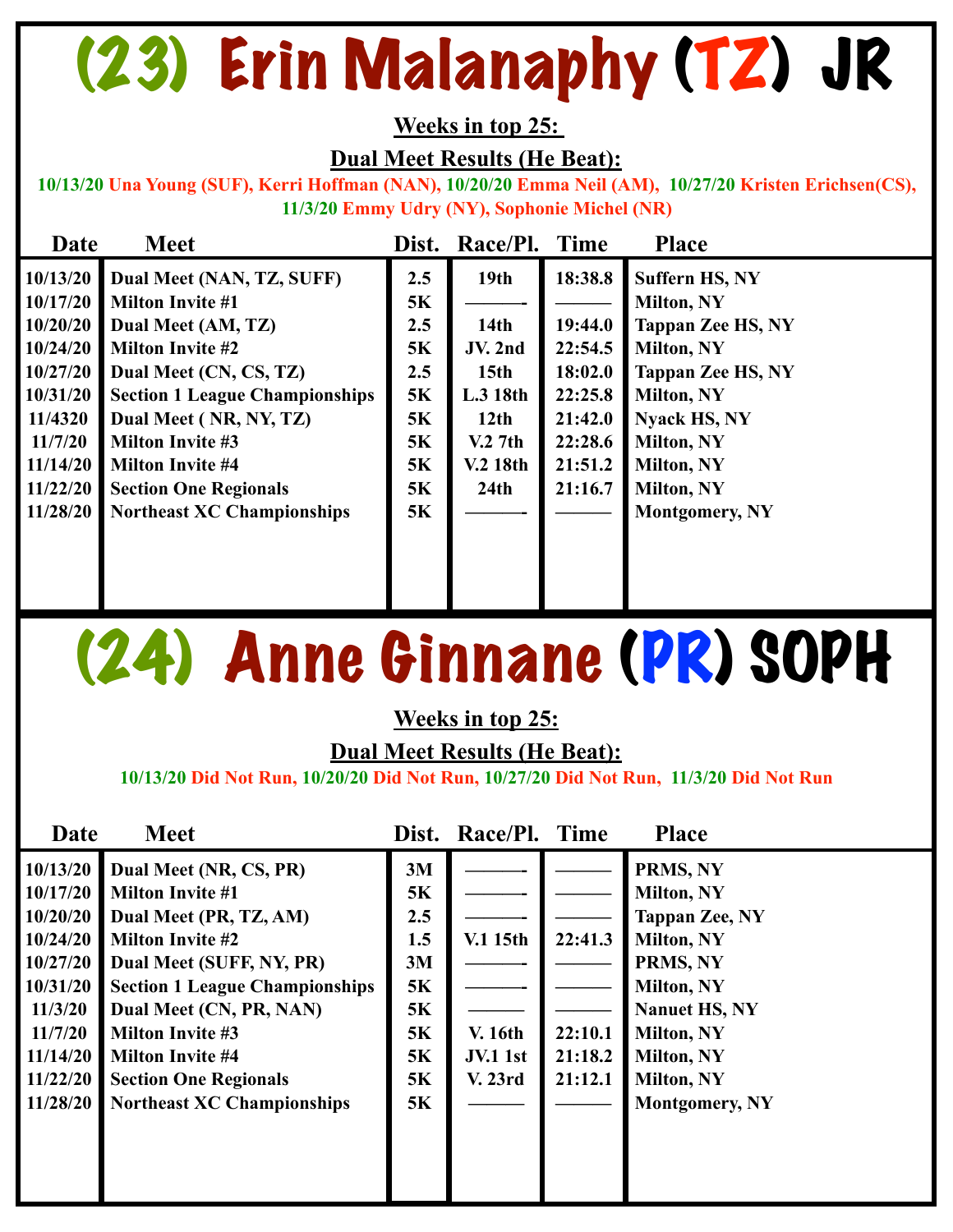### (25) Rebekan Parness (CS) JR

### **Weeks in top 25:**

**Dual Meet Results (He Beat):** 

**10/13/20 Did Not Run, 10/20/20 Did Not Run, 10/27/20 Did Not Run, 11/3/20 Did Not Run** 

| Date     | <b>Meet</b>                           |           | Dist. Race/Pl. Time |         | <b>Place</b>             |
|----------|---------------------------------------|-----------|---------------------|---------|--------------------------|
| 10/13/20 | Dual Meet (NR, CS, PR)                | 3M        |                     |         | PRMS, NY                 |
| 10/17/20 | <b>Milton Invite #1</b>               | 5K        |                     |         | <b>Milton, NY</b>        |
| 10/20/20 | Dual Meet (CS, NY, NAN)               | 5K        | 2nd                 | 22:39.6 | <b>Nanuet HS, NY</b>     |
| 10/24/20 | <b>Milton Invite #2</b>               | 5K        |                     |         | <b>Milton, NY</b>        |
| 10/27/20 | Dual Meet (CN, CS, TZ)                | $2.5\,$   | 10 <sub>th</sub>    | 17:35.0 | <b>Tappan Zee HS, NY</b> |
| 10/31/20 | <b>Section 1 League Championships</b> | <b>5K</b> |                     |         | <b>Milton, NY</b>        |
| 11/3/20  | Dual Meet (SUF, CS, AM)               | $2.5\,$   |                     |         | <b>Suffern HS, NY</b>    |
| 11/7/20  | <b>Milton Invite #3</b>               | 5K        |                     |         | <b>Milton, NY</b>        |
| 11/14/20 | <b>Milton Invite #4</b>               | 5K        | V.1 24th            | 21:43.1 | <b>Milton, NY</b>        |
| 11/22/20 | <b>Section One Regionals</b>          | 5K        | V.1 22nd            | 21:04.4 | <b>Milton, NY</b>        |
| 11/28/20 | <b>Northeast XC Championships</b>     | <b>5K</b> |                     |         | <b>Montgomery, NY</b>    |
|          |                                       |           |                     |         |                          |
|          |                                       |           |                     |         |                          |
|          |                                       |           |                     |         |                          |
|          |                                       |           |                     |         |                          |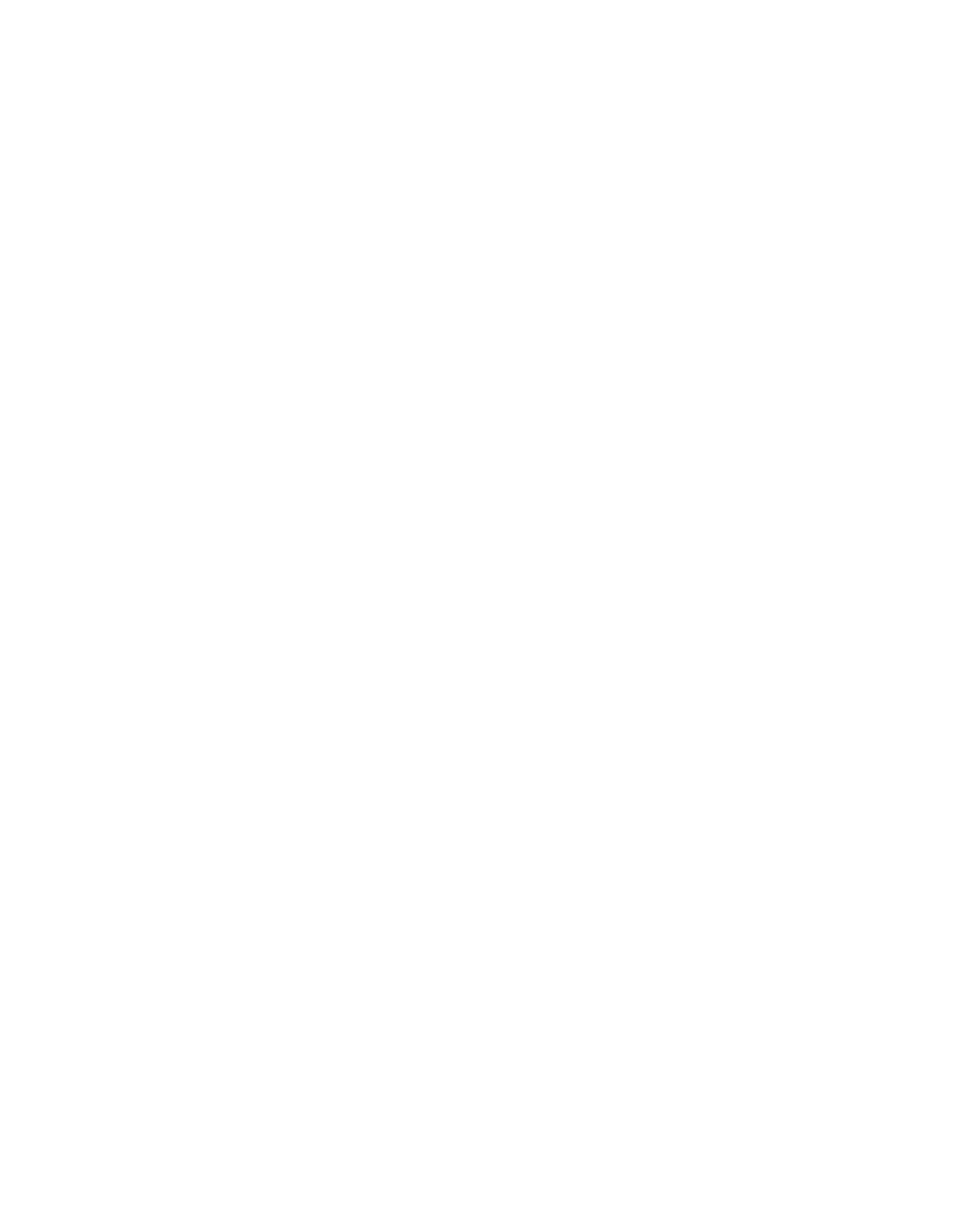# () Maura Durcan (PR) FR

#### **Weeks in top 25: Pre Season -**

#### **Dual Meet Results (He Beat):**

**10/13/20 Travis Delaney,**

| Date                                                                                                                           | <b>Meet</b>                                                                                                                                                                                                                                                                                                                       |                                                              | Dist. Race/Pl. Time                      |                                         | <b>Place</b>                                                                                                                                                                                     |
|--------------------------------------------------------------------------------------------------------------------------------|-----------------------------------------------------------------------------------------------------------------------------------------------------------------------------------------------------------------------------------------------------------------------------------------------------------------------------------|--------------------------------------------------------------|------------------------------------------|-----------------------------------------|--------------------------------------------------------------------------------------------------------------------------------------------------------------------------------------------------|
| 10/13/20<br>10/17/20<br>10/20/20<br>10/24/20<br>10/27/20<br>10/31/20<br>11/3/20<br>11/7/20<br>11/14/20<br>11/22/20<br>11/28/20 | Dual Meet (NR, CS, PR)<br><b>Milton Invite #1</b><br>Dual Meet (PR, TZ, AM)<br><b>Milton Invite #2</b><br>Dual Meet (SUFF, NY, PR)<br><b>Section 1 League Championships</b><br>Dual Meet (CN, PR, NAN)<br><b>Milton Invite #3</b><br><b>Milton Invite #4</b><br><b>Section One Regionals</b><br><b>Northeast XC Championships</b> | 5K<br>1.5<br>3M<br><b>5K</b><br>1.5<br>5K<br>5K<br><b>5K</b> | Fr. 4th<br>L.312th<br>FR. 1st<br>V.312th | 10:15.2<br>21:44.3<br>9:58.1<br>21:44.3 | PRMS, NY<br>Milton, NY<br><b>Tappan Zee, NY</b><br><b>Milton, NY</b><br>PRMS, NY<br>Milton, NY<br><b>Nanuet HS, NY</b><br><b>Milton, NY</b><br>Milton, NY<br>Milton, NY<br><b>Montgomery, NY</b> |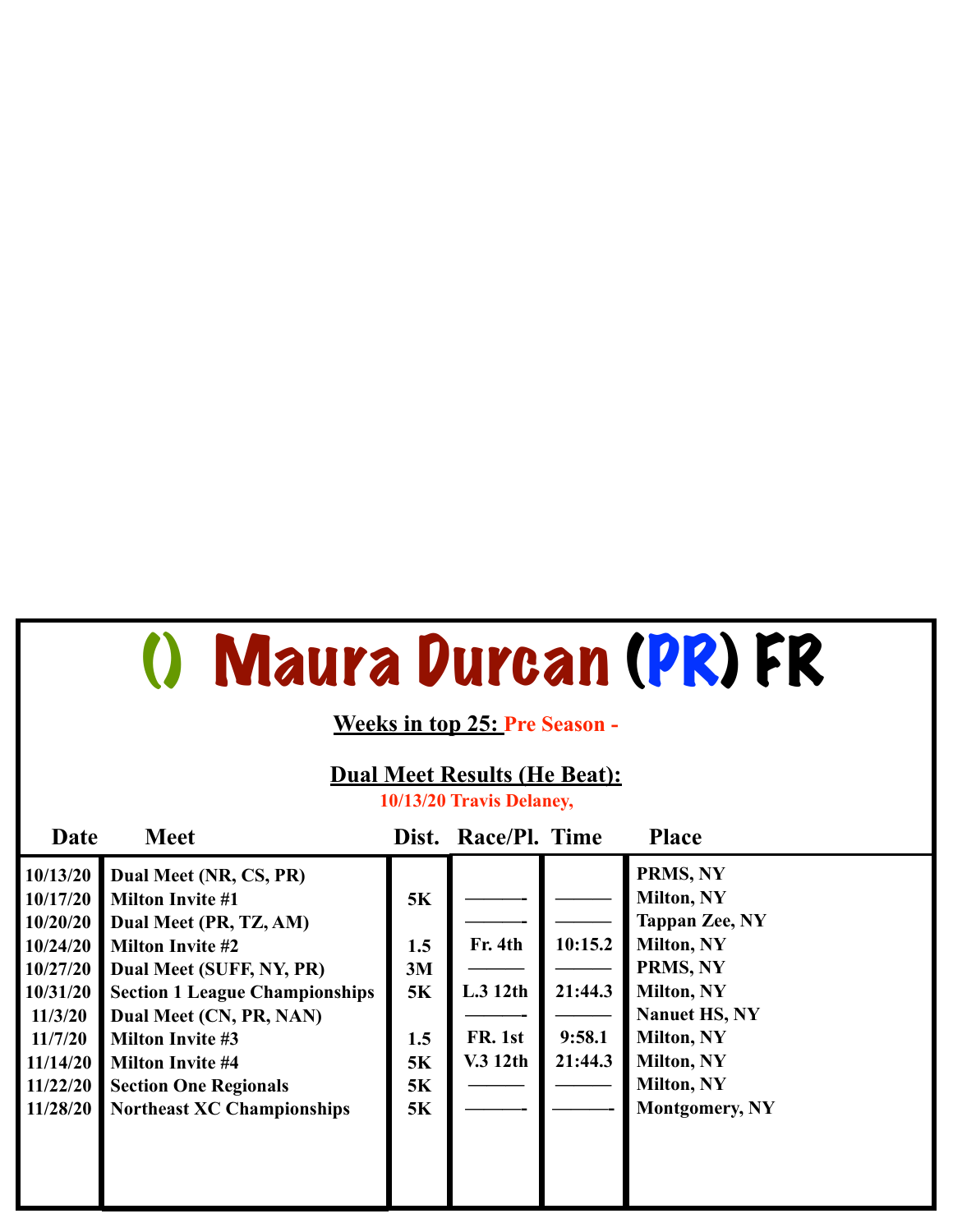### () Josette Audi (SUFF) SR

#### **Weeks in top 25: Pre Season -**

#### **Dual Meet Results (He Beat):**

**10/13/20 Travis Delaney,**

| Date                                                                            | <b>Meet</b>                                                                                                                                                                                                  |                                                        | Dist. Race/Pl. Time               |                               | <b>Place</b>                                                                                                                                             |
|---------------------------------------------------------------------------------|--------------------------------------------------------------------------------------------------------------------------------------------------------------------------------------------------------------|--------------------------------------------------------|-----------------------------------|-------------------------------|----------------------------------------------------------------------------------------------------------------------------------------------------------|
| 10/13/20<br>10/17/20<br>10/20/20<br>10/24/20<br>10/27/20<br>10/31/20<br>11/3/20 | Dual Meet (TZ, NAN, SUFF)<br><b>Milton Invite #1</b><br>Dual Meet (NR, CN, SUFF)<br><b>Milton Invite #2</b><br>Dual Meet (SUFF, NY, PR)<br><b>Section 1 League Championships</b><br>Dual Meet (SUFF, CS, AM) | 2.5<br><b>5K</b><br>2.5<br>5K<br>3M<br><b>5K</b><br>5K | <b>V.1 8th</b><br>12th<br>V.117th | 22:13.6<br>17:01.9<br>22:15.8 | <b>Suffern HS, NY</b><br><b>Milton, NY</b><br><b>Suffern HS, NY</b><br><b>Milton, NY</b><br>PRMS, NY<br><b>Milton, NY</b><br><b>Clarkstown South, NY</b> |
| 11/7/20<br>11/14/20<br>11/22/20<br>11/28/20                                     | <b>Milton Invite #3</b><br><b>Milton Invite #4</b><br><b>Section One Regionals</b><br><b>Northeast XC Championships</b>                                                                                      | 5K<br>5K<br><b>5K</b><br><b>5K</b>                     | V. 27th<br><b>V.C. 69th</b>       | 21:43.9<br>22:21.7            | <b>Milton, NY</b><br><b>Milton, NY</b><br><b>Milton, NY</b><br><b>Montgomery, NY</b>                                                                     |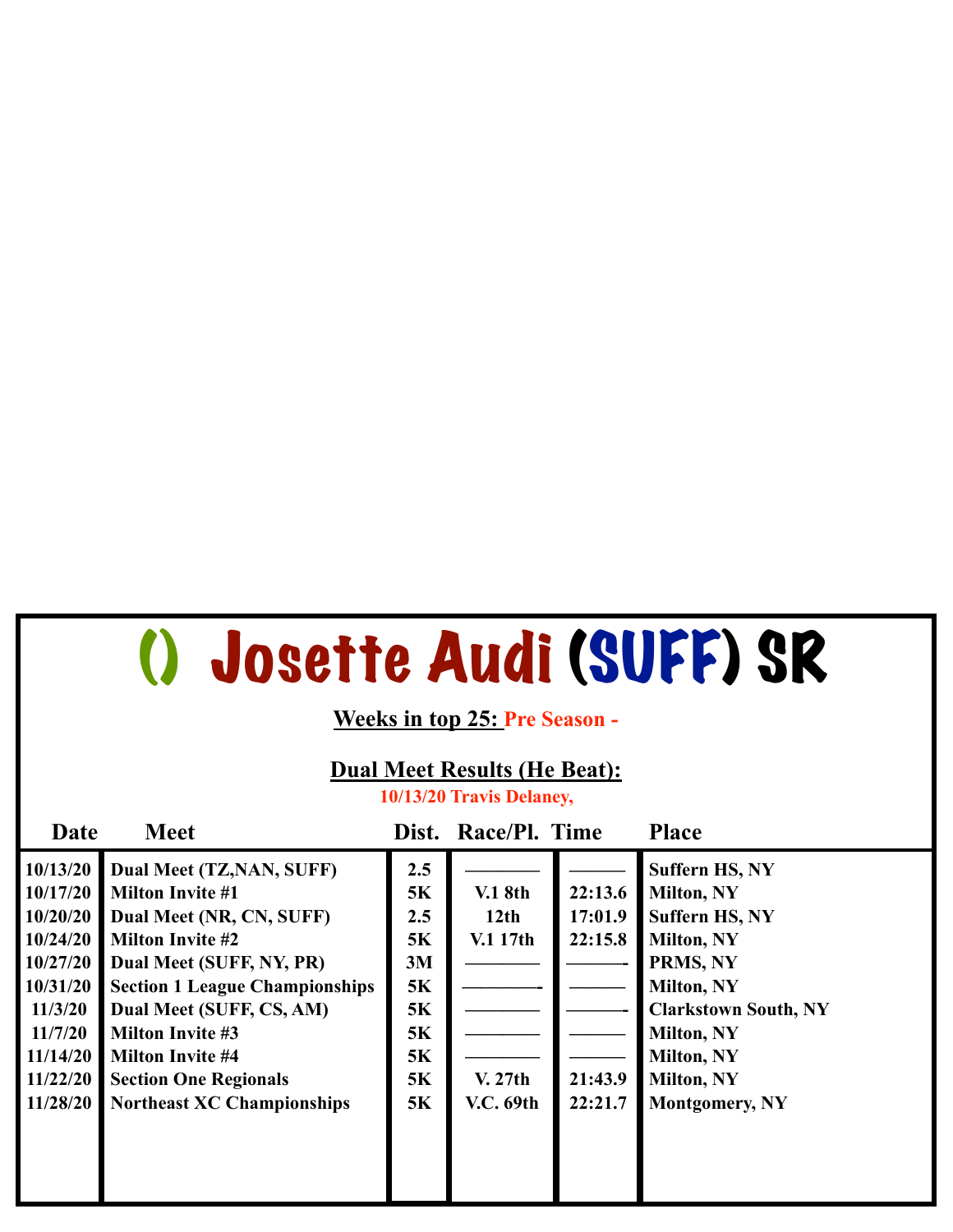

### **Weeks in top 25: Pre Season -**

### **Dual Meet Results (He Beat):**

**10/13/20 Travis Delaney,**

| Date                                                                                                   | <b>Meet</b>                                                                                                                                                                                                                                                                                  |                                                 | Dist. Race/Pl. Time       |                    | <b>Place</b>                                                                                                                                                                   |
|--------------------------------------------------------------------------------------------------------|----------------------------------------------------------------------------------------------------------------------------------------------------------------------------------------------------------------------------------------------------------------------------------------------|-------------------------------------------------|---------------------------|--------------------|--------------------------------------------------------------------------------------------------------------------------------------------------------------------------------|
| 10/13/20<br>10/17/20<br>10/20/20<br>10/24/20<br>10/27/20<br>10/31/20<br>11/3/20<br>11/7/20<br>11/14/20 | Dual Meet (NR, CS, PR)<br><b>Milton Invite #1</b><br>Dual Meet (PR, TZ, AM)<br><b>Milton Invite #2</b><br>Dual Meet (SUFF, NY, PR)<br><b>Section 1 League Championships</b><br>Dual Meet (CN, PR, NAN)<br><b>Milton Invite #3</b><br><b>Milton Invite #4</b><br><b>Section One Regionals</b> | <b>5K</b><br><b>5K</b><br><b>5K</b><br>5K<br>5K | L.3 3rd<br><b>V.2 4th</b> | 19:49.3<br>19:20.8 | PRMS, NY<br><b>Milton, NY</b><br><b>Tappan Zee, NY</b><br><b>Milton, NY</b><br>PRMS, NY<br><b>Milton, NY</b><br><b>Nanuet HS, NY</b><br><b>Milton, NY</b><br><b>Milton, NY</b> |